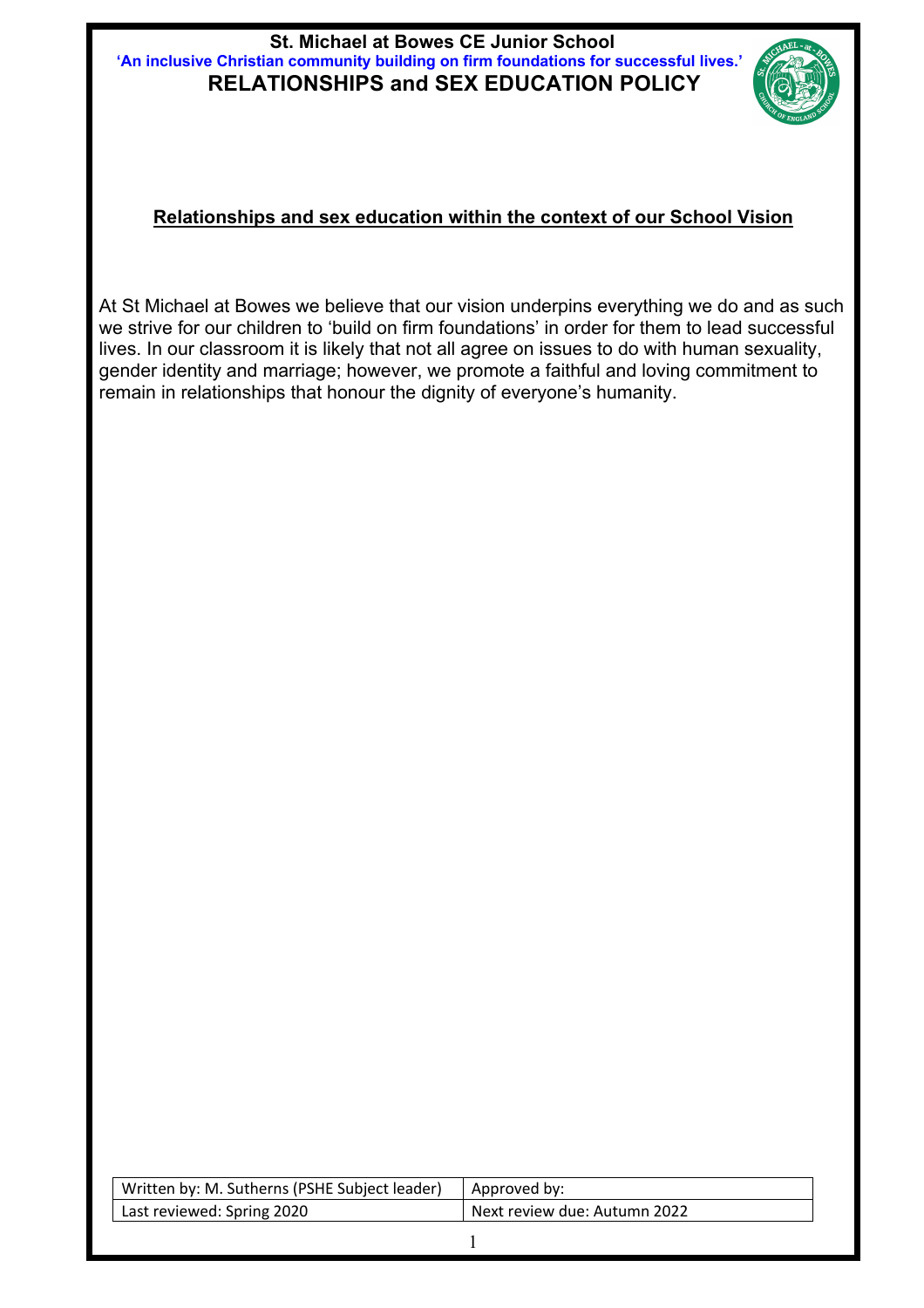### **Contents**

- 1) Our aims
- 2) Our mission statement
- 3) The aims of this policy
- 4) Policy development
- 5) Statutory requirements
- 6) Definitions and curriculum content
	- i) Relationships Education
	- ii) Health Education
	- iii) Sex Education
- 7) Organisation and Delivery
	- i) Timetabling
	- ii) Staffing
	- iii) Resources
	- iv) External visitors
	- v) Signposting support
- 8) Equal opportunities and inclusion
- 9) Safeguarding and confidentiality
- 10) Staff support and development
- 11) Answering pupil questions
- 12) Controversial and sensitive issues
- 13) Radicalisation
- 14) Sexuality
- 15) Monitoring and evaluating
- 16) Working with parents and carers
- 17) Supporting documentation

## **Appendix**

- I. RSE curriculum map
- II. Statutory content
- III. Parental withdrawal monitoring form

### **Mission Statement and Introduction**

## **1 OUR AIMS**

We believe that children should be happy, enjoy coming to school, take away with them happy memories and to be able to make good friendships with other people.

To make sure our children always have good manners, behave well and have a smart appearance.

To encourage our children to be more confident and believe in themselves and what they can achieve, so they can develop knowledge, skills and care for others.

To help our children to become independent learners: always asking questions about the world around them.

To teach our children to accept and show respect for other peoples' views, beliefs and cultures, to have respect for themselves and know they are important and special.

To make sure parents, governors, staff and the community all work well together to give our children an environment in which each child can reach for the stars and achieve their targets.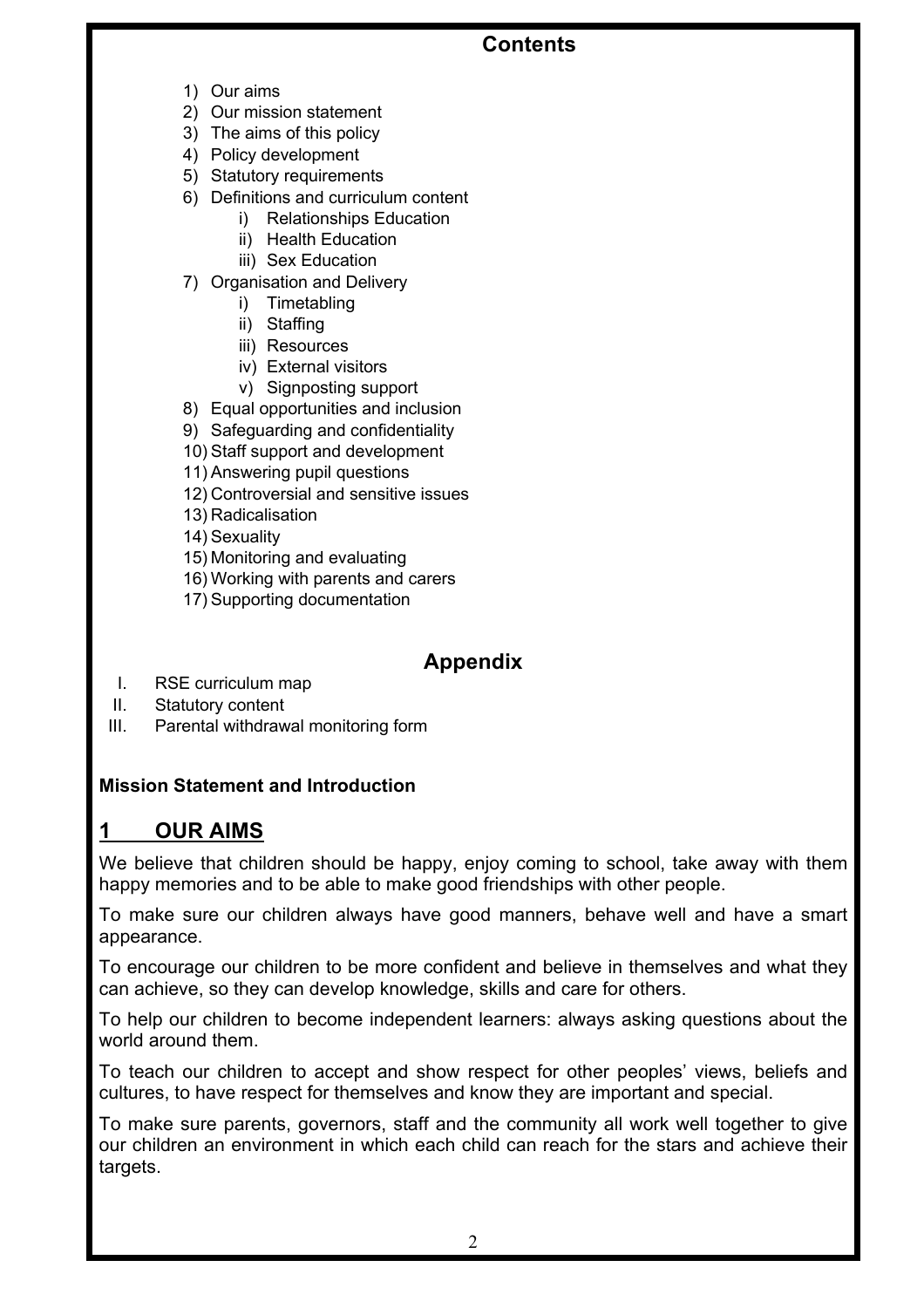## **2 OUR MISSION STATEMENT**

St Michael at Bowes is a Church of England school, reflecting Christian values.

We believe that every child should have a happy, safe, secure and disciplined environment in order that all children may thrive and reach their full potential.

We are committed towards an environment that reflects our Christian values and provides equal opportunities for all members of the school community.

We strive for continual progress and development with the purpose of improving standards, raising attainment and enhancing the quality of learning and teaching.

### **DOING OUR VERY BEST AND CARING FOR EACH OTHER**

At St Michael at Bowes CE Junior School, Relationships and Sex Education (RSE) is integrated into the Personal, Social, Health and Citizenship Education programme of the school, as well as being a topic in the Life Processes and Living Things unit of the Science Curriculum. As a church school, RSE is underpinned by our mission statement and teaching and learning of Christianity in R.E. It is our whole school view that the delivery of high quality RSE is extremely important, however, should they wish, parents can withdraw their child/ren from all or part of RSE provided, except that which is required by the Science National Curriculum. If a parent wishes their child to be withdrawn from RSE lessons, they should initially discuss this with the headteacher and then put it in writing. The impact of removing the child will be discussed with the parent.

### **3 THE AIMS OF THIS POLICY**

The school publishes this policy as a statutory requirement and with the following aims:

- 1. To offer a clear guide to parents, carers, staff and visitors. Defining RSE as a subject and explaining its delivery at school
- 2. To set out the curriculum requirements and explain what will be taught when
- 3. To give information to parents and carers about their involvement with RSE.

The whole school community shares a responsibility in the successful implementation of this policy.

## **4 POLICY DEVELOPMENT**

As set out in government guidance, the policy has been developed through a process of consultation involving school staff, parents/carers, pupils, and the school nursing team. Development of the policy has been supported by school governors, who have ratified the finished document.

## **5 STATUTORY REQUIREMENTS**

The Children and Social Work Act 2017 makes Relationships Education and Health Education statutory in all Primary schools. The following guidance is mandatory from September 2020: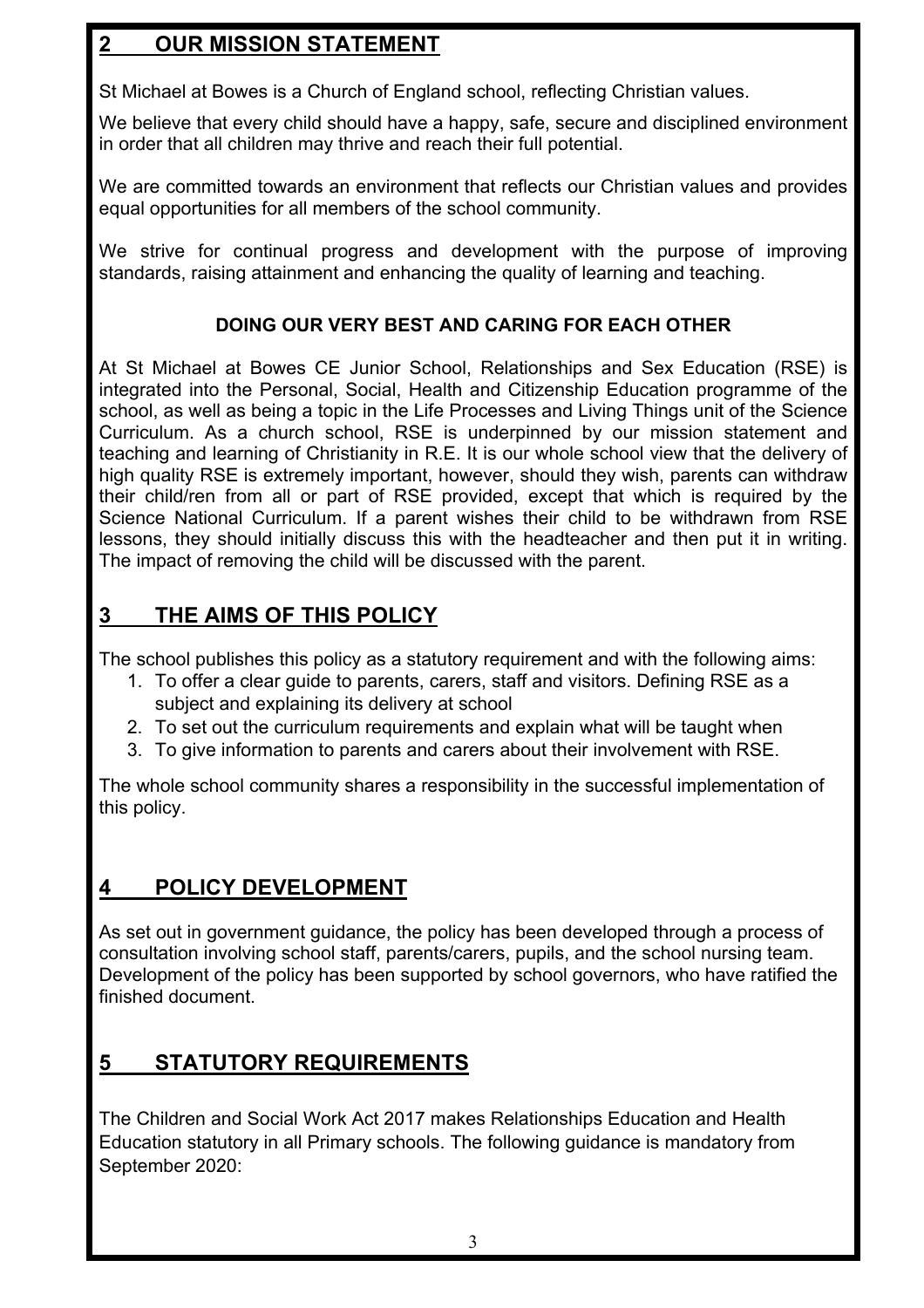- 1. Relationships Education will be compulsory in all Primary Schools (or those pupils receiving Primary Education) – this includes academies, free schools and independent schools
- 2. Health Education will be compulsory in all Primary and Secondary Schools (or those pupils receiving Primary or Secondary Education) – this includes all academies and free schools but not independent schools as PSHE is already statutory in these schools.

RSE supports us in our statutory duties of Keeping Children Safe in Education.

## **6 DEFINITIONS AND CURRICULUM CONTENT**

**Relationship and sex Education (RSE)** supports and guides children and young people in life-long learning about relationships, emotions, the human biology of sex, sexuality and sexual health. In partnership with parents and carers, we help our young people to understand and manage their physical and emotional development during adolescence and to prepare for the decisions to be made in adult life.

The school's RSE curriculum (appendix 1) has been designed in consultation with parents, pupils and staff, taking into account the age, needs and feelings of pupils.

### **i. Relationships Education**

The focus of Relationships Education is on teaching the fundamental building blocks and characteristics of positive relationships, with particular reference to friendships, family relationships, and relationships with other children and with adults. Dfe guidance requires us to teach objectives under the following topics;

- Families and people who care for me
- Caring Friendships
- Respectful Relationships
- Online Relationships
- Being Safe

#### **ii. Health Education**

The focus of Health Education is on teaching the characteristics of good physical health and mental wellbeing. Elements of our Health Education are timetabled to complement and support the teaching of RSE. DfE guidance requires us to teach objectives under the following topics;

- Mental Wellbeing
- Internet Safety and Harms
- Physical Health and Fitness
- Healthy Eating
- Drug, Alcohol and Tobacco
- Health and Prevention
- Basic First Aid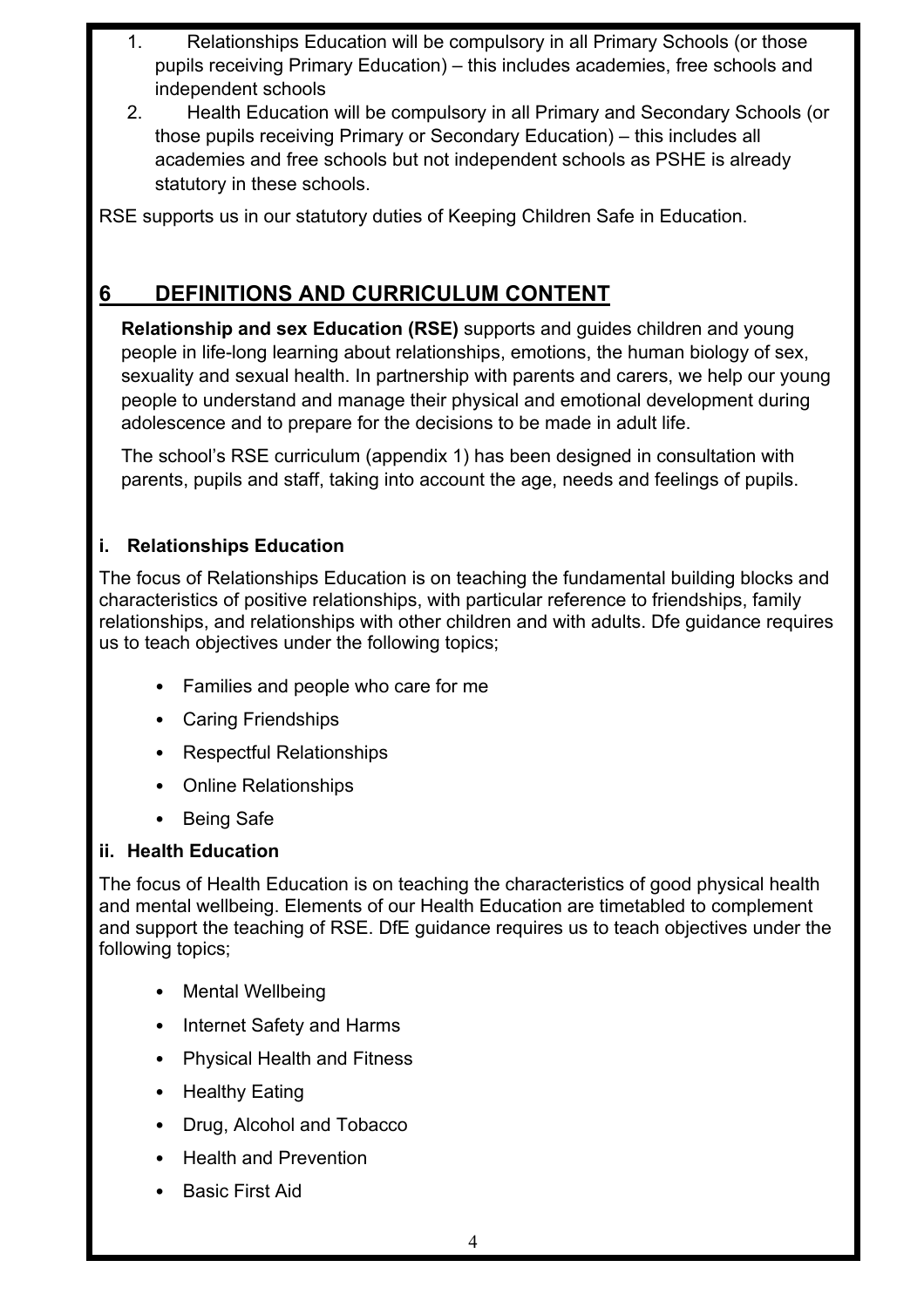• The Changing Adolescent Body (Puberty)

### **iii. Sex Education**

The Dfe advise that all primary schools have a programme of Sex Education tailored to the age and the physical and emotional maturity of the pupils. Our programme contains the statutory elements of the Science curriculum (see appendix 2)

#### **iv. Sex education outside of science**

Our programme also contains non-statutory content which the school feels is age appropriate and does an important job of helping to answer some of the questions that pupils are asking as they come to the transition period between Primary and Secondary school.

Drawing on knowledge of the human life cycle set out in the national curriculum for science – Year 6 will have three additional lessons focussing on consent in intimate adult relationships and how a baby is conceived and born. Class discussions may include reference to issues such as masturbation, contraception and STI's.

Parents will be informed of when these lessons take place and if they wish to withdraw procedures will be followed as set out in section 16.

# **7. ORGANISATION AND DELIVERY**

- 1. **Timetabling**: 4 sessions per term per year group will be taught. Aspects of RSE will also be delivered through assemblies and dropdown days. Also, in Year 5 boys and girls have separate sessions considering puberty and body changes. These sessions are repeated and extended in Year 6.
- 2. **Staffing**: RSE will be taught by class teachers. The school nurse and other health professionals are invited into school to provide expertise and information in RSE for the whole school.
- 3. **Resources:** RSE is delivered using quality assured up to date resources from the Christopher Winter Project. Teaching methods and further resources include circle-time, relationship building games, videos, books, 3D models, photographs, charts, posters and visiting agencies.
- 4. **External visitors:** Visitors may be used from time to time to enhance, not replace, our delivery of RSE. Visitors will be checked to ensure that what they are offering is of quality and appropriate for our students.
- 5. **Signposting support:** To ensure we honour the humanity and choices of all, guidelines and ground rules are made very clear to all staff and pupils, including no dismissing the other person's opinions, claiming superiority or reference to any individual's relationships. Further to that, all RSE sessions will include signposting information for students, including identifying safe and appropriate adults for them to go to for help and support. This will include members of the school pastoral care team but will also include the signposting of external agencies such as Childline.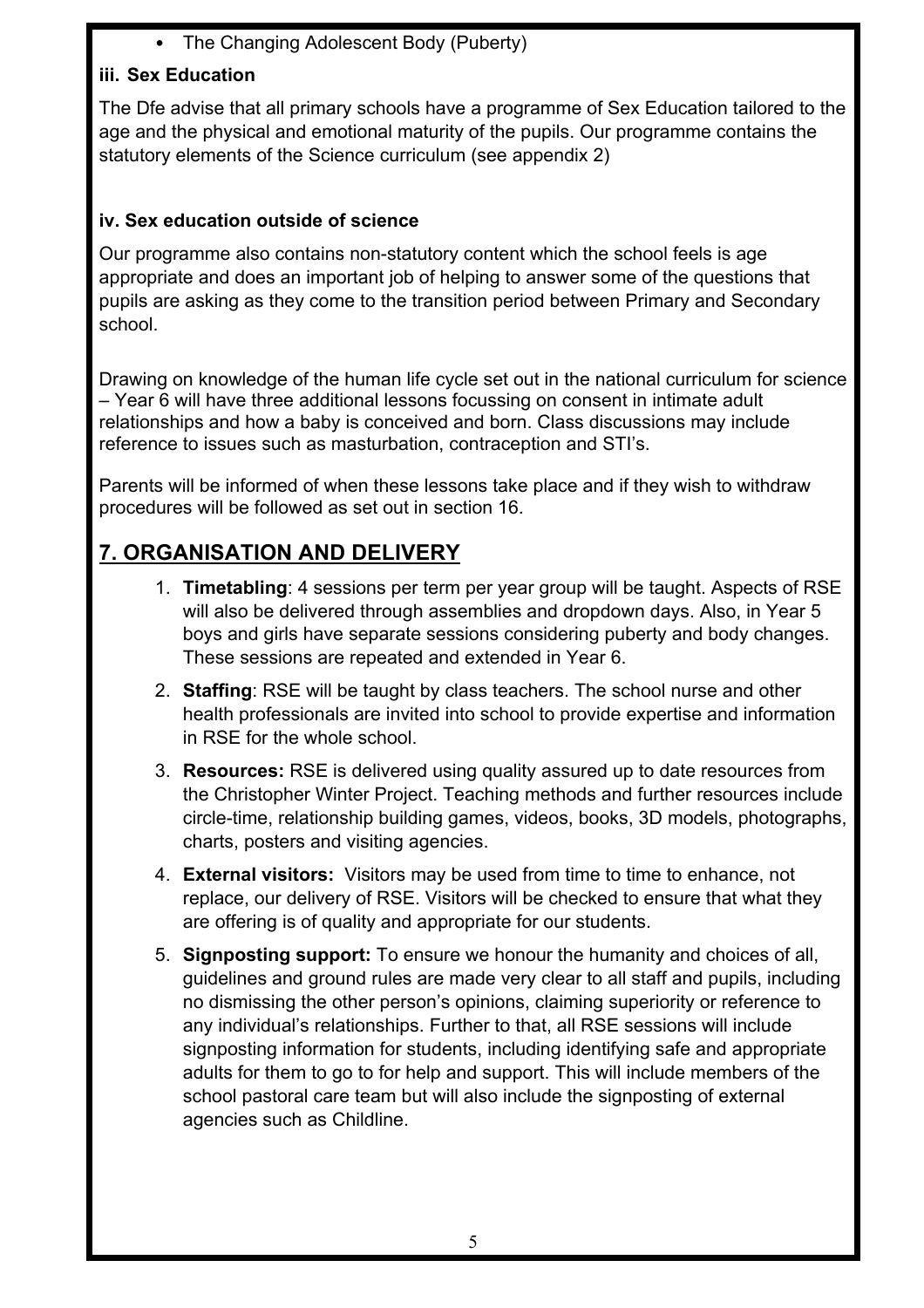## **8 EQUAL OPPORTUNTIES AND INCLUSION**

Particular care will be taken to ensure that RSE is accessible to pupils with special educational needs and disabilities. The SEND code of practice outlines the need for schools to prepare children for adulthood. These pupils can be more vulnerable to exploitation and bullying which means that sensitive and age-appropriate Relationships and Health Education is an essential part of their learning. We will ensure that our curriculum is accessible to all pupils by using differentiated resources, small group work or supporting pupils in-class, where appropriate.

ii Further to that, the school has duties, under the Equalities Act (2010), to ensure that it does not discriminate against people with protected characteristics. A whole school approach is taken to inclusivity and accessibility and care is taken to ensure that teaching meets the needs of all students. The school will:

- 1. Respect that the school community includes people of different faiths, beliefs and cultural backgrounds
- 2. Acknowledge that pupils will grow up in many kinds of families including single parent families, LGBT parents, families headed by grandparents, adoptive parents, foster parents/carers amongst other structures
- 3. Recognise that some staff or pupils may identify as LGBT
- 4. Take care that resources, books and displays represent all kinds of families
- 5. Take positive action to tackle bullying and discrimination
- iii Provision for Pubertal Pupils
	- 1. Parents are encouraged to inform the school when their daughter begins menstruation, in order that all staff can be aware of those times when they may be feeling unwell or unable to take part in physical activities including P.E or swimming. However, physical activity is encouraged as it improves blood flow and reduces the cramping associated with periods
	- 2. Sanitary bins are provided in girls' toilets
	- 3. Female members of staff, in particular our Learning Mentor, are always available to reassure pubertal girls and ensure that there is no embarrassment with regard to dealing with their periods.

## **9 SAFEGUARDING AND CONFIDENTIALITY**

Good practice allows children an open forum to discuss potentially sensitive issues. Such discussions can lead to increased safeguarding reports. Children should be made aware of how to raise their concerns or make a report and how any report will be handled. This should include processes when they have a concern about a friend or peer.

All sessions will begin with a group agreement designed to create a safe space for discussion. Sessions will include information, signposting appropriate help and support, including parents and carers and the school's pastoral team.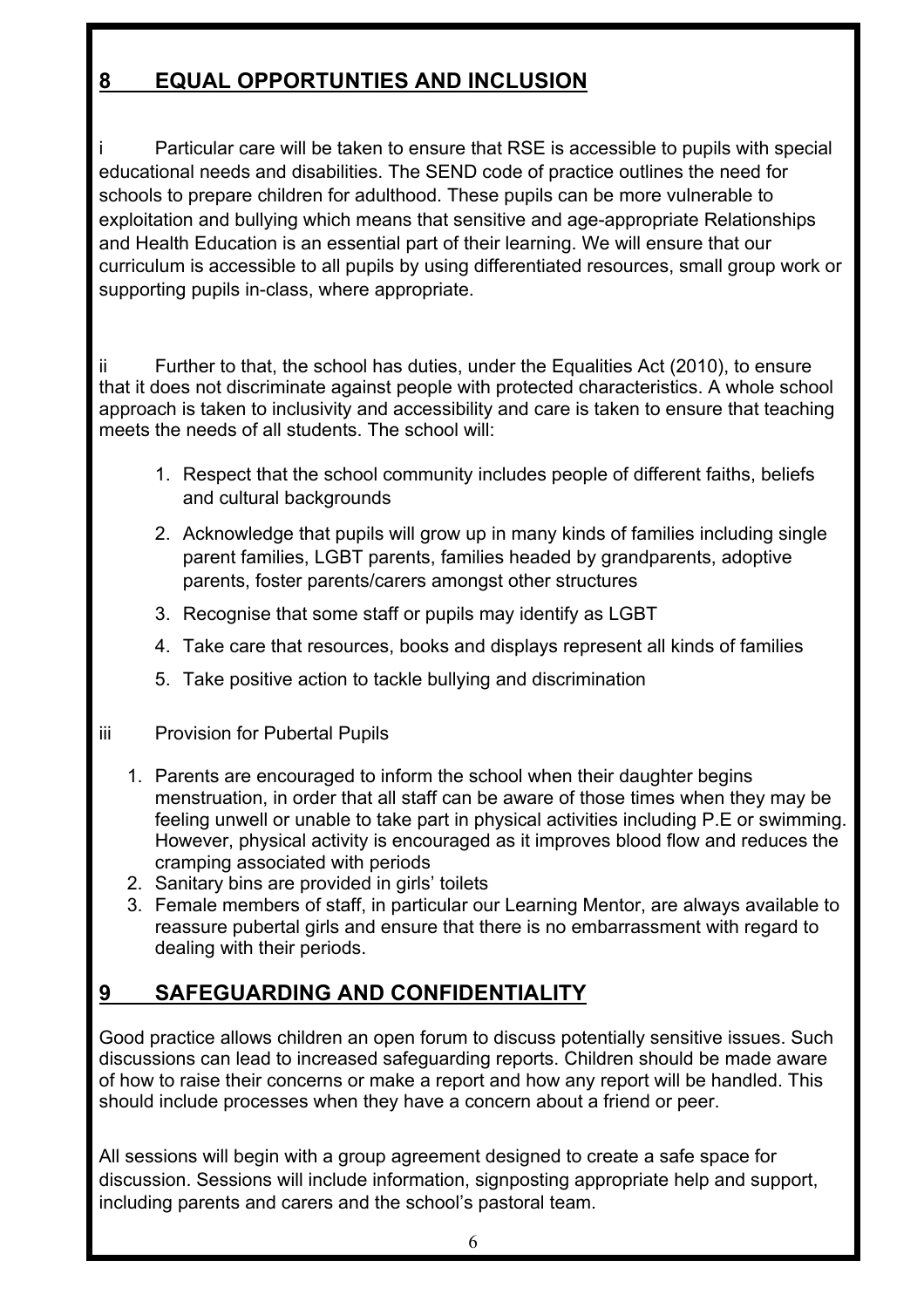All school staff have completed safeguarding training and should be mindful of the school's safeguarding policy and procedures when delivering RSE sessions. Staff understand that they cannot offer unconditional confidentiality to pupils and pupils will be made aware of this. Staff will work within the school's agreed procedures for recording and reporting disclosures and the nature of access to this information.

## **10 STAFF SUPPORT AND DEVELOPMENT**

All staff will be supported with appropriate training and support because RSE should be delivered by staff who feel confident with the subject. Training includes information on how to use groundrules, facilitate group discussions, answer difficult questions and the delivery of sensitive content. Training may be provided in-school, on-line or as part of local support offered by the Local Authority

## **11 ANSWERING PUPIL QUESTIONS**

- 1. Ground rules for discussion excluding personal questioning of staff or pupils will be established.
- 2. Both formal and informal RSE arising from pupils' questions are answered according to the age and stage of development of the pupil concerned. Questions do not have to be answered directly, and can be addressed individually later. Staff are to use their own discretion in these situations. Questions concerning sexuality will be answered if raised but questions that fall outside the curriculum will be referred back to the 'family'.
- 3. We shall attempt to deal with questions in a sensitive, open, frank and matter of fact way.
- 4. The school believes that individual staff must use their skill and discretion in this situation and refer to the Child Protection Co-ordinator if they are concerned.

# **12 CONTRAVERSIAL AND SENSITIVE ISSUES**

Staff are aware that views around RSE related issues are varied. However, while personal views are respected, all RSE issues are taught without bias. Topics are presented using a variety of views and beliefs so that pupils are able to form their own, informed opinions but also respect others that may have a different opinion.

## **13 RADICALISATION**

As a school we are aware that during the teaching of RSE, a teacher or assistant may become concerned that a child is at risk of being radicalised, possibly through what they say, discuss, write or draw. The adult has a responsibility to follow our safeguarding and reporting procedures. Please refer to our safeguarding policy.

## **14 SEXUALITY**

RSE should include discussions of sexuality in a sensitive manner and should include positive representations of gay people.

Discussions of relationships should not be solely heterosexual relationships and the word "partner" can be used rather than assuming all girls have or want boyfriends and all boys have or want girlfriends. It is important to encourage tolerance and understanding and not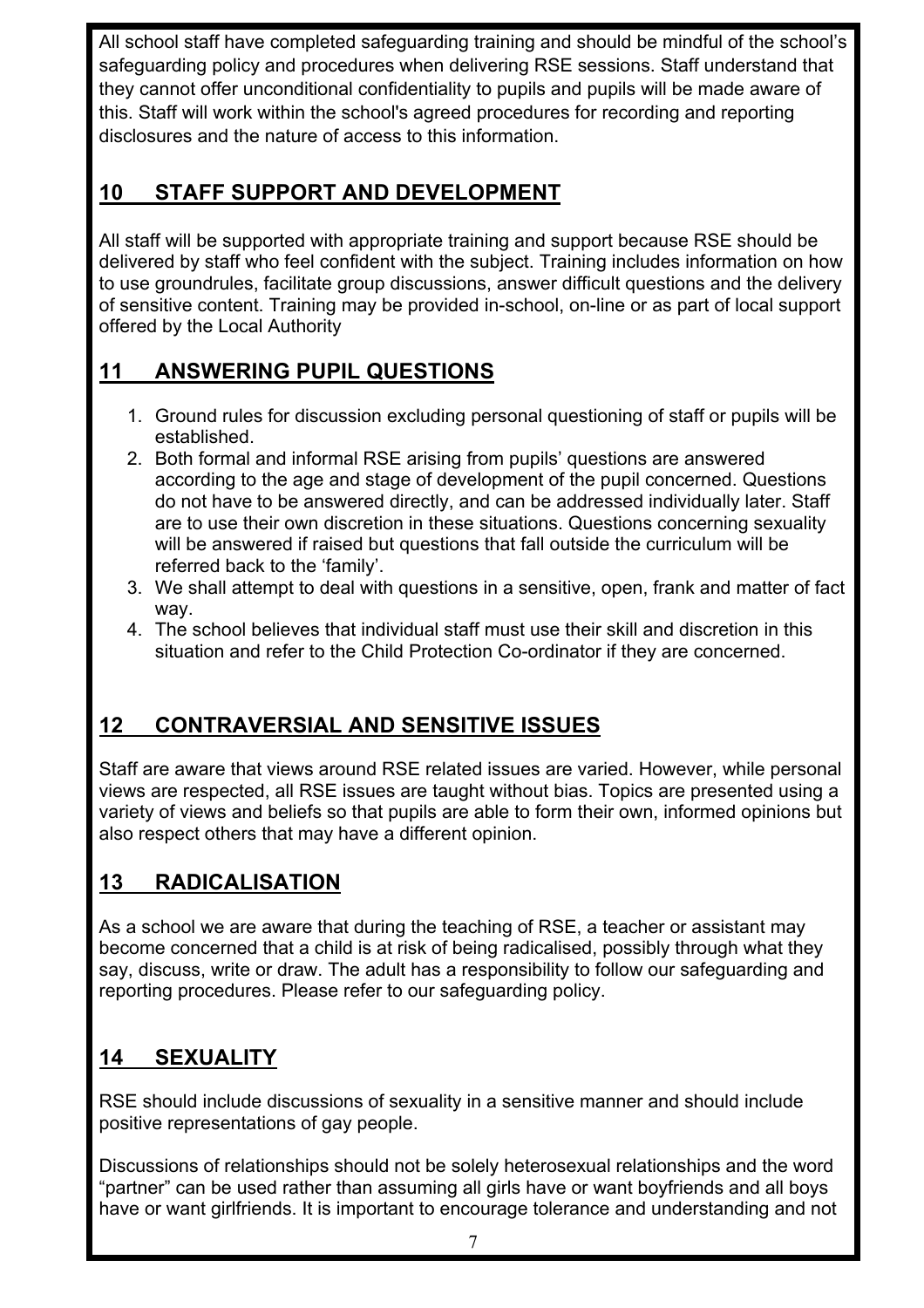demean or encourage prejudice against people whose sexuality is not shared by the majority. Challenging sexism and homophobia should form part of the school's approach to equal opportunities. Homophobic bullying is dealt with strongly yet sensitively. (Please refer to our Equal Opportunities Policy and Single Equalities Duty).

## **15 MONITORING AND EVALUATING**

The PSHCE coordinator is responsible for monitoring and evaluating the effectiveness of teaching and learning in RSE in collaboration with the Senior Leadership Team. The governing body are responsible for monitoring this policy on a regular basis. The governors give serious consideration to any comments from parents/carers about the RSE programme and makes a record of all such comments. Staff, pupil and parent views are sought where appropriate.

The school has the same high expectations of pupils' work in RSE as in other areas of the curriculum. The subject lead will support teachers to assess pupil work and progress through book scrutiny, learning walks, and lesson observations.

Pupil feedback will be important to the future development of RSE at the school. Regular subject audits will ensure that provision is up to date and meeting the needs of pupils.

# **16 WORKING WITH PARENTS AND CARERS**

The school has consulted parents and carers and their views have been taken into consideration when planning and delivering RSE. Parents and carers will be kept informed about what is delivered and when, so that they can support this learning at home.

Parents and carers will be invited to a meeting where they will be able to view resources, including any used for Sex education taught outside of science.

From September 2020 parents do not have the right to withdraw their child from lessons on Relationships or Health Education or the Science Curriculum. However, parents and carers have the right to withdraw their child from Sex Education outside of science as outlined in section 6 (iv).

If a parent or carer wishes for their child to be excused from Sex Education, we ask that they discuss it with the Head Teacher and then a request be put in writing using the form found in Appendix 3 of this policy and addressed to the headteacher.

Parents, carers and staff should be aware that pupils who are excused from RSE will have questions about why this has happened. It should also be understood that pupils may ask their peers questions about lesson content.

Alternative work will be given to pupils who are excused from sex education.

## **17 SUPPORTING DOCUMENTATION**

- Ø RSE Guidance 2000 (DFEE 0116/2000)
- Ø Sex and Relationships (OFSTED 2002) see Appendices for 'Learning Outcomes'
- Ø Sex and relationships the OFSTED view (HMI 433, 2002) www.OFSTED.gov.uk
- $\triangleright$  Sex and Relationships Education A step by step guide for teachers (Simon Blake, 2002)
- Ø Primary Schools Sex & Relationships Education Pack (Healthwise, 2001)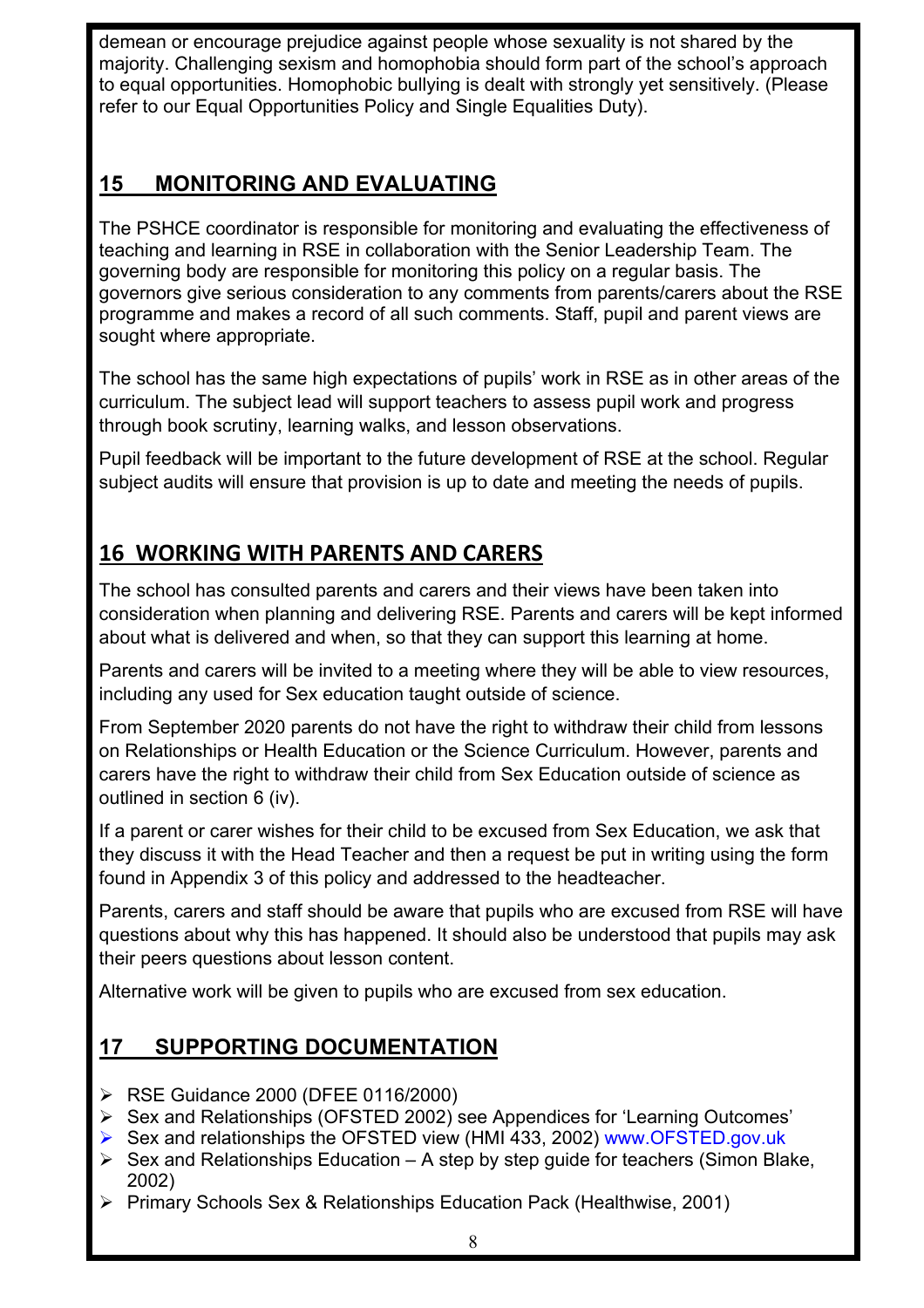- $\triangleright$  PSHE and Citizenship (QCA)
- Ø The National Curriculum Handbook for Primary School Teachers (QCA/DFES)
- Ø 'Christopher Winters' Project resources
- Ø Valuing All God's Children (C of E Education office)

### **Appendix**

#### **1. Curriculum maps**

| Units, Lessons and Learning Intentions.                                                                                                                                                 | Statutory guidance                                                                  |
|-----------------------------------------------------------------------------------------------------------------------------------------------------------------------------------------|-------------------------------------------------------------------------------------|
| Unit 1: Respectful Relationships                                                                                                                                                        |                                                                                     |
| Lesson 1* [Lesson one and two here are a split of lesson 1 from the CWP<br>scheme of work]<br>LO: To name male and female body parts using agreed words.<br><b>Suggested Resources:</b> | <b>Respectful relationships</b><br>(3a):<br>Pupils should know the<br>importance of |
| Pictures of male and female bodies. Body difference matching cards.<br>Lesson 2 *                                                                                                       | respecting others, even<br>when they are very<br>different from them (for           |
| LO: To know and respect the body differences between ourselves and<br>others.<br><b>Suggested Resources:</b>                                                                            | example, physically, in<br>character, personality or<br>backgrounds), or make       |
| Book: Cinderella's Bum by Nicholas Allen, Book: Shapesville by Andy Mills                                                                                                               | different choices or have<br>different preferences or<br>beliefs.                   |
| Unit 2: Online Relationships                                                                                                                                                            |                                                                                     |
| Lesson 3                                                                                                                                                                                | <b>Online relationships (4</b>                                                      |
| LO: To understand that online, people sometimes pretend to be someone                                                                                                                   | a):                                                                                 |
| they are not                                                                                                                                                                            | Pupils should know that                                                             |
| <b>Suggested resources:</b>                                                                                                                                                             | people sometimes                                                                    |
| Powerpoint available from Learning Mentor.                                                                                                                                              | behave differently                                                                  |
|                                                                                                                                                                                         | online, including by                                                                |
| Lesson 4                                                                                                                                                                                | pretending to be                                                                    |
| LO4: The understand some rules and principles for keeping safe online                                                                                                                   | someone that they are                                                               |
| <b>Suggested resources:</b>                                                                                                                                                             | not.                                                                                |
| Twinkl internet safety powerpoint                                                                                                                                                       | <b>Online relationships</b><br>$(4b)$ :                                             |
|                                                                                                                                                                                         | Pupils should know that<br>the same principles                                      |
|                                                                                                                                                                                         | apply to online<br>relationships as face-to-                                        |
|                                                                                                                                                                                         | face relationships,<br>including the                                                |
|                                                                                                                                                                                         | importance of respect<br>for others online,                                         |
|                                                                                                                                                                                         | including when we are                                                               |
|                                                                                                                                                                                         | anonymous.                                                                          |
| Unit 3: Caring friendships and being safe                                                                                                                                               |                                                                                     |
|                                                                                                                                                                                         |                                                                                     |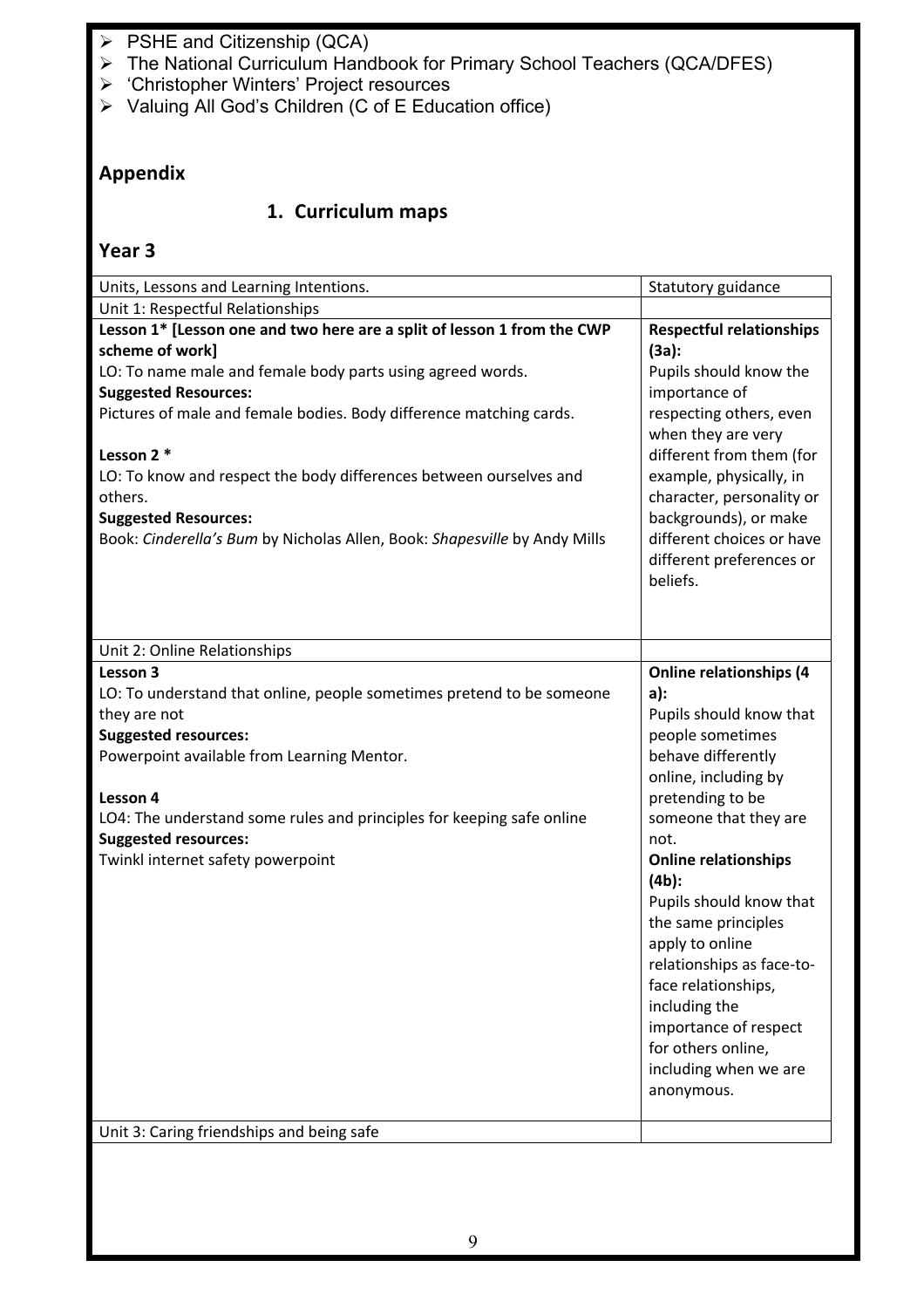| Lesson 5 * [Lessons 5 and 6 are a split of lesson 2 from the CWP scheme of  | Caring friendships (2e)         |
|-----------------------------------------------------------------------------|---------------------------------|
| work]                                                                       | Pupils should know how          |
| LO: To understand that each person's body belongs to them.                  | to recognise who to             |
| <b>Suggested resources</b>                                                  | trust and who not to            |
| PANTS cards; Unwanted touch scenarios                                       | trust, how to judge             |
|                                                                             | when a friendship is            |
| Lesson 6 *                                                                  | making them feel                |
| LO: To understand personal space and unwanted touch.                        | unhappy or                      |
| <b>Suggested resources</b>                                                  | uncomfortable,                  |
| Pantosaurus song, It's my body - book about body privacy - Louise Spilsbury | managing conflict, how          |
| and Mirella Mariani                                                         | to manage these                 |
|                                                                             | situations and how to           |
|                                                                             |                                 |
| Lesson 7                                                                    | seek help or advice from        |
| LO: Rebuilding friendships.                                                 | other, if needed.               |
| <b>Suggested resources</b>                                                  | <b>Respectful relationships</b> |
|                                                                             | (3 b, d & f)                    |
| https://drive.google.com/drive/folders/19LwrQsfxnQxiyt1NH-                  | Pupils should know              |
| 31AXeqY4E1bH5H                                                              | b) the practical steps          |
|                                                                             | they can take in a range        |
| Lesson 8: LO: Dealing with loss, and not seeing friends and family.         | of different contexts to        |
|                                                                             | improve or support              |
| https://drive.google.com/drive/folders/1ompUARAthQpwpsn5au2zlhyFN2o-        | respectful relationships;       |
| xgks                                                                        | d) the importance of            |
|                                                                             | self-respect and how            |
|                                                                             | this links to their own         |
|                                                                             | happiness;                      |
|                                                                             | f) about different types        |
|                                                                             | of bullying (including          |
|                                                                             | cyberbullying), the             |
|                                                                             | impact of bullying,             |
|                                                                             | responsibilities of             |
|                                                                             | bystanders (primarily           |
|                                                                             | reporting bullying to an        |
|                                                                             | adult) and how to get           |
|                                                                             | help.                           |
|                                                                             |                                 |
|                                                                             | Being safe (5a, b, c, d, f,     |
|                                                                             | & g)                            |
|                                                                             | Pupils should know              |
|                                                                             | a what sorts of                 |
|                                                                             | boundaries are                  |
|                                                                             | appropriate in                  |
|                                                                             | friendships with peer           |
|                                                                             | and others (including in        |
|                                                                             | a digital context);             |
|                                                                             | b) about the concept of         |
|                                                                             | privacy and the                 |
|                                                                             | implications of it for          |
|                                                                             | both children and               |
|                                                                             | adults; including that it       |
|                                                                             | is not always right to          |
|                                                                             | keep secrets if they            |
|                                                                             | relate to being safe;           |
|                                                                             | c) that each person's           |
|                                                                             | body belongs to them,           |
|                                                                             | and the differences             |
|                                                                             | between appropriate             |
|                                                                             |                                 |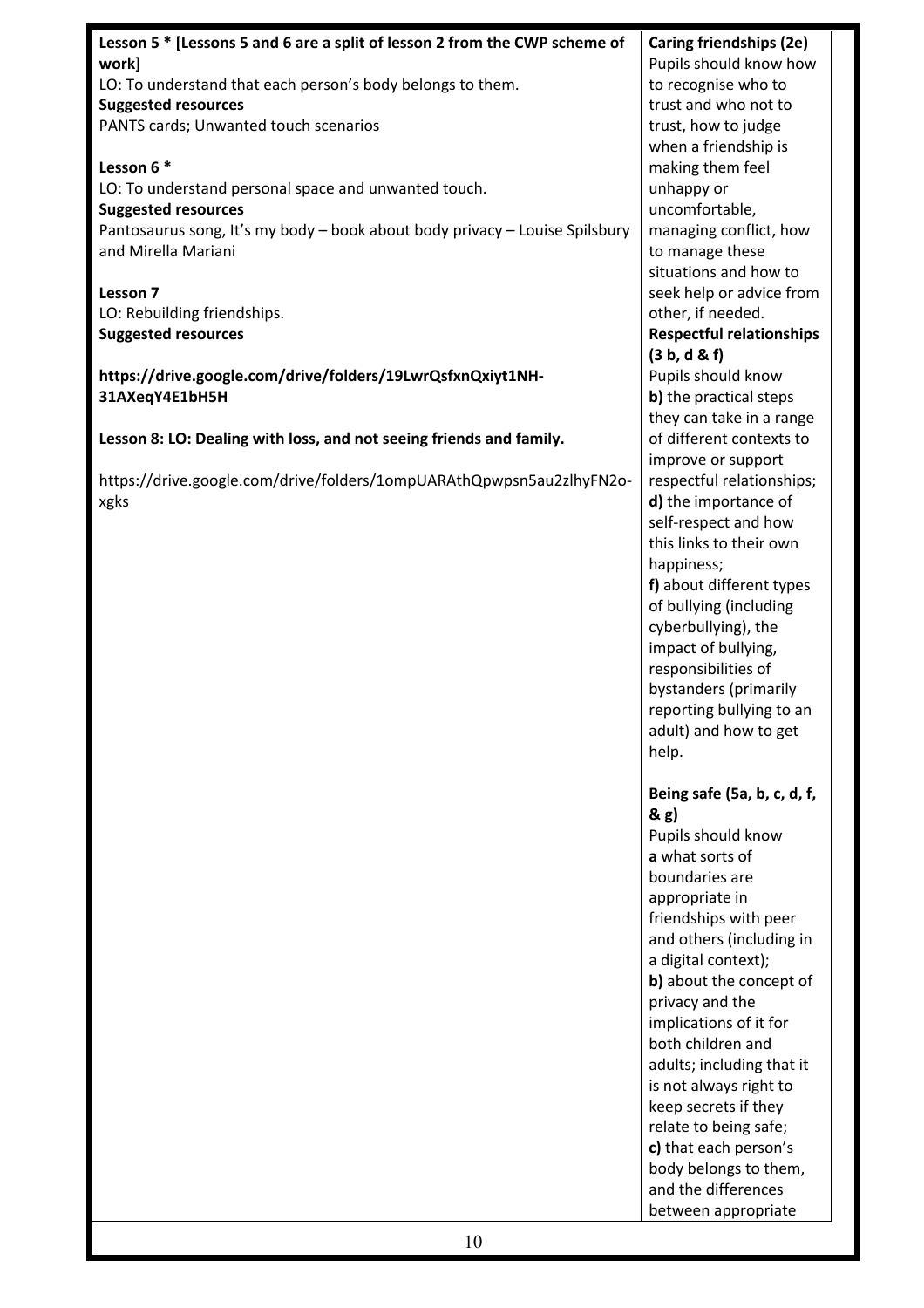|                                                                                                                                                                                                                                                                                                                                                                                                    | and inappropriate or<br>unsafe physical, and<br>other, contact;<br>d) how to respond safely<br>and appropriately to<br>adults they may<br>encounter (in all<br>contexts, including<br>online) whom they do<br>not know;<br>f) how to ask for advice<br>or help for themselves<br>or others, and to keep<br>trying until they are<br>heard and<br>g) how to report<br>concerns or abuse, and<br>the vocabulary and<br>confidence needed to do<br>SO.                                                                                    |
|----------------------------------------------------------------------------------------------------------------------------------------------------------------------------------------------------------------------------------------------------------------------------------------------------------------------------------------------------------------------------------------------------|----------------------------------------------------------------------------------------------------------------------------------------------------------------------------------------------------------------------------------------------------------------------------------------------------------------------------------------------------------------------------------------------------------------------------------------------------------------------------------------------------------------------------------------|
| Unit 4: Families                                                                                                                                                                                                                                                                                                                                                                                   |                                                                                                                                                                                                                                                                                                                                                                                                                                                                                                                                        |
| Lesson 9* [Lessons 9 and 10 are a split of lesson 3 from the CWP scheme of<br>work]<br>LO: To understand that all families are different and have different members<br><b>Suggested resources</b><br>Families pictures, Book: Who's in a family? Robert Skutch<br>Lesson 10 $*$<br>LO: To identify who to go to for help and support.<br><b>Suggested resources</b><br>Who can I talk to worksheet | <b>Families and people</b><br>who care for me<br>(1a, 1b, 1c, 1d, 1f, )<br>a) Pupils should know<br>that families are<br>important for children<br>growing up because the<br>can give love, security<br>and stability;<br>b) the characteristics of<br>healthy family life,<br>commitment to each<br>other, including in times<br>of difficulty, protection<br>and care for children<br>and other family<br>members, the<br>importance of spending<br>time together and<br>sharing each other's<br>lives;<br>c) that others' families, |
|                                                                                                                                                                                                                                                                                                                                                                                                    | either in school or in the<br>wider world, sometimes<br>look different from their<br>family, but that they<br>should respect those<br>differences and know<br>that other children's<br>families are also<br>characterised by love                                                                                                                                                                                                                                                                                                      |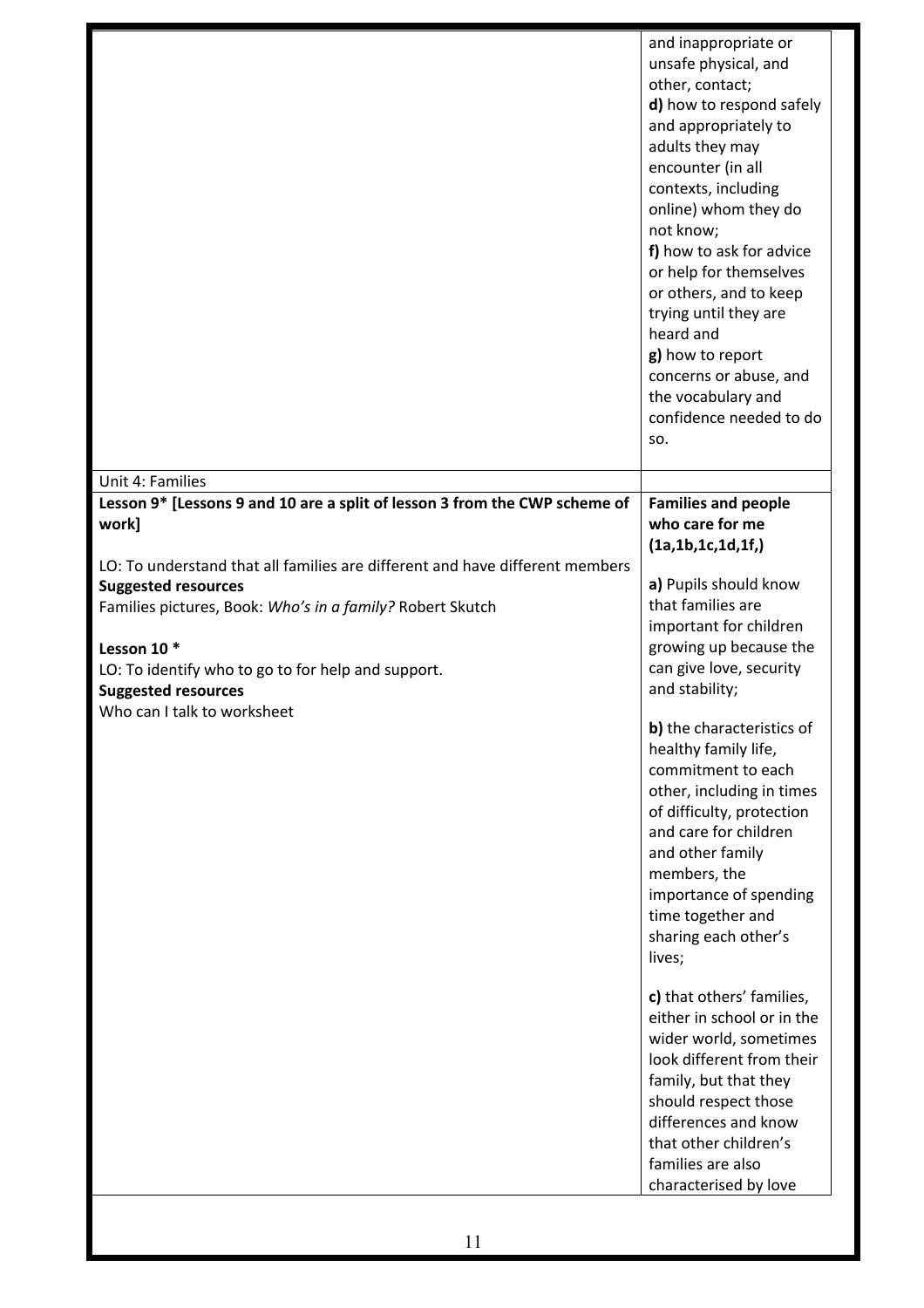|                                                                                                                                                                                                                                                                                                                                         | and care;                                                                                                                                                                                                                                                                                                                                                                                                                                                                  |
|-----------------------------------------------------------------------------------------------------------------------------------------------------------------------------------------------------------------------------------------------------------------------------------------------------------------------------------------|----------------------------------------------------------------------------------------------------------------------------------------------------------------------------------------------------------------------------------------------------------------------------------------------------------------------------------------------------------------------------------------------------------------------------------------------------------------------------|
|                                                                                                                                                                                                                                                                                                                                         | d) that stable, caring<br>relationships, which may<br>be of different types, are<br>at the heart of happy<br>families, and are<br>important for children's<br>security as they grow up.                                                                                                                                                                                                                                                                                    |
|                                                                                                                                                                                                                                                                                                                                         | Being safe (5d, 5f, 5g, 5h)                                                                                                                                                                                                                                                                                                                                                                                                                                                |
|                                                                                                                                                                                                                                                                                                                                         | d) Pupils should know<br>how to respond safely<br>and appropriately to<br>adults they may<br>encounter (in all<br>contexts, including<br>online) whom they do<br>not know; f) how to ask<br>for advice or help for<br>themselves or others,<br>and to keep trying until<br>they are heard;<br>g) How to report<br>concerns or abuse, and<br>the vocabulary and<br>confidence needed to do<br>SO;<br>h) where to get advice<br>e.g. family, school<br>and/or other sources. |
|                                                                                                                                                                                                                                                                                                                                         |                                                                                                                                                                                                                                                                                                                                                                                                                                                                            |
| Unit 5: Me and my community<br>Lesson 11<br>LO: To understand the importance of self-respect<br><b>Suggested resources</b><br>https://plprimarystars.com/resources/self-esteem<br>Lesson 12<br>LO: To understand how communities tackle shared challenges<br><b>Suggested resources</b><br>https://www.bbc.co.uk/bitesize/clips/zq3q6fr | <b>Respectful relationships</b><br>(3d)<br>Pupils should know the<br>importance of self-<br>respect and how this<br>links to their own<br>happiness.<br><b>Respectful relationships</b><br>(3e)<br>Pupils should know that<br>in school and in wider<br>society they can expect<br>to be treated with<br>respect by others, and<br>that in turn they should<br>show due respect to<br>others, including those<br>in position of authority.                                 |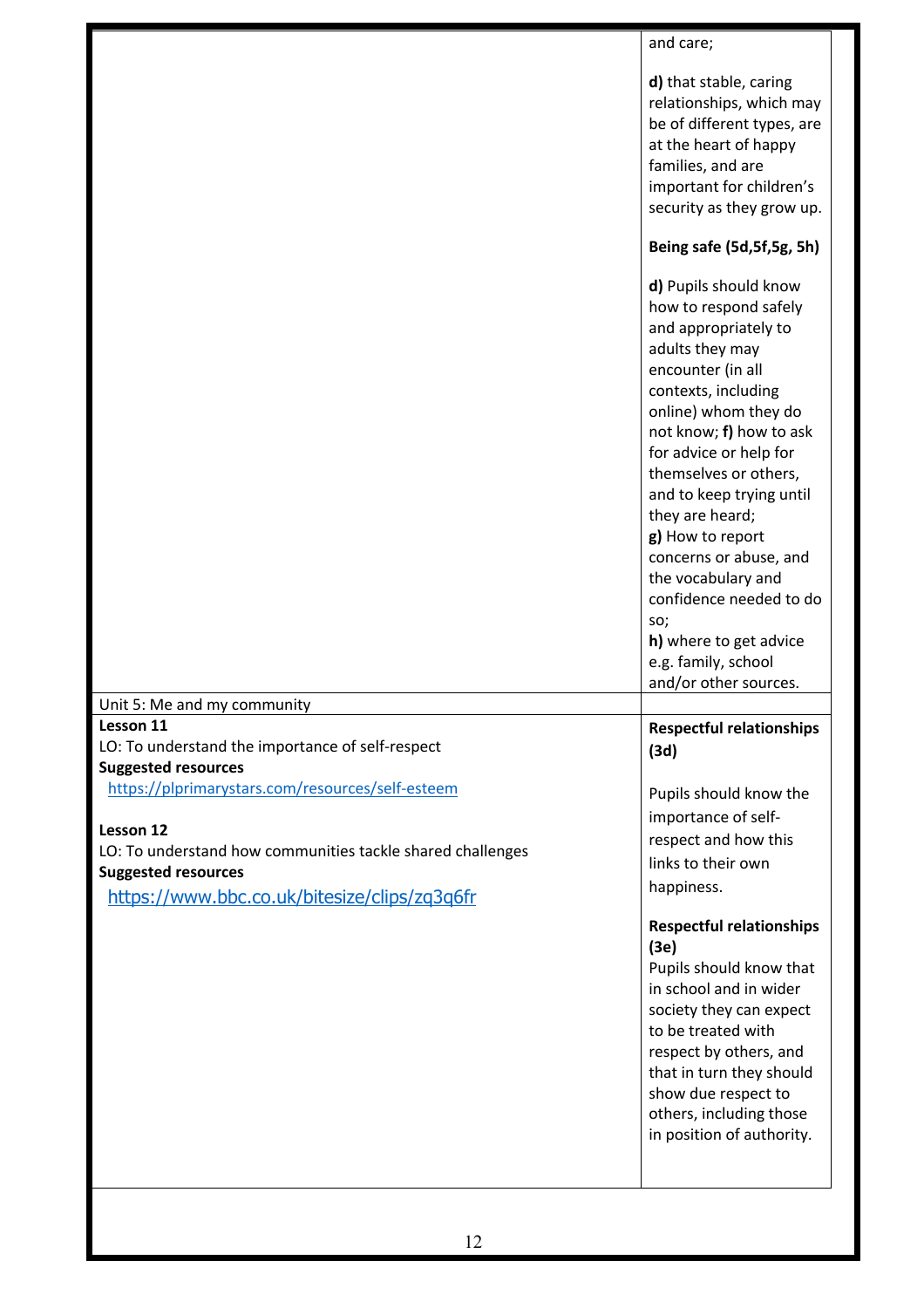| Units, Lessons and Learning Intentions.            | Statutory guidance                                                                                     |
|----------------------------------------------------|--------------------------------------------------------------------------------------------------------|
| Unit 1: Healthy and respectful relationships       |                                                                                                        |
| Lesson 1* [This is lesson 3 from the CWP scheme of | Caring friendships (2b,2c,2d,2e)                                                                       |
| work]                                              |                                                                                                        |
| LO: To discuss the characteristics of healthy      | Pupils should know that                                                                                |
| relationships                                      | b) the characteristics of friendships, including                                                       |
| <b>Suggested Resources:</b>                        | mutual respect, truthfulness, trustworthiness,                                                         |
| Healthy Friendships cards, Relationship pictures   | loyalty, kindness, generosity, trust, sharing                                                          |
|                                                    | interests and experiences and support with                                                             |
| Lesson <sub>2</sub>                                | problems and difficulties.                                                                             |
| LO: To discuss the importance of self-respect.     |                                                                                                        |
| <b>Suggested Resources:</b>                        | c) that healthy friendships are positive and                                                           |
| Online Respect and Self-Respect video              | welcoming towards others, and do not make                                                              |
| https://www.youtube.com/watch?v=mZtXwLzllpk        | others feel lonely or excluded.                                                                        |
|                                                    |                                                                                                        |
|                                                    | d) that most friendships have ups and downs, and<br>that these can often be worked through so that the |
|                                                    | friendship is repaired or even strengthened, and                                                       |
|                                                    | that resorting to violence is never right.                                                             |
|                                                    |                                                                                                        |
|                                                    | e) Pupils should know how to recognise who to                                                          |
|                                                    | trust and who not to trust, how to judge when a                                                        |
|                                                    | friendship is making them feel unhappy or                                                              |
|                                                    | uncomfortable, managing conflict, how to manage                                                        |
|                                                    | these situations and how to seek help or advice                                                        |
|                                                    | from other, if needed.                                                                                 |
|                                                    | Respectful relationships (3a,3b,3d,3e,3f,3h)                                                           |
|                                                    |                                                                                                        |
|                                                    | a) Pupils should know the importance of respecting                                                     |
|                                                    | others, even when they are very different from<br>them (for example, physically, in character,         |
|                                                    | personality or backgrounds), or make different                                                         |
|                                                    | choices or have different preferences or beliefs.                                                      |
|                                                    |                                                                                                        |
|                                                    | b) The practical steps they can take in a range of                                                     |
|                                                    | different contexts to improve or support respectful                                                    |
|                                                    | relationships;                                                                                         |
|                                                    | d) The importance of self-respect and how this                                                         |
|                                                    | links to their own happiness;                                                                          |
|                                                    | e) Pupils should know that in school and in wider                                                      |
|                                                    | society they can expect to be treated with respect                                                     |
|                                                    | by others, and that in turn they should show due<br>respect to others, including those in position of  |
|                                                    | authority.                                                                                             |
|                                                    | f) About different types of bullying (including                                                        |
|                                                    | cyberbullying), the impact of bullying,                                                                |
|                                                    | responsibilities of bystanders (primarily reporting                                                    |
|                                                    | bullying to an adult) and how to get help.                                                             |
|                                                    | h) The important of permission-seeking and giving                                                      |
|                                                    | in relationships with friends, peers and adults.                                                       |
|                                                    | Online relationships (4b,4d)                                                                           |
|                                                    |                                                                                                        |
|                                                    | b) Pupils should know that the same principles                                                         |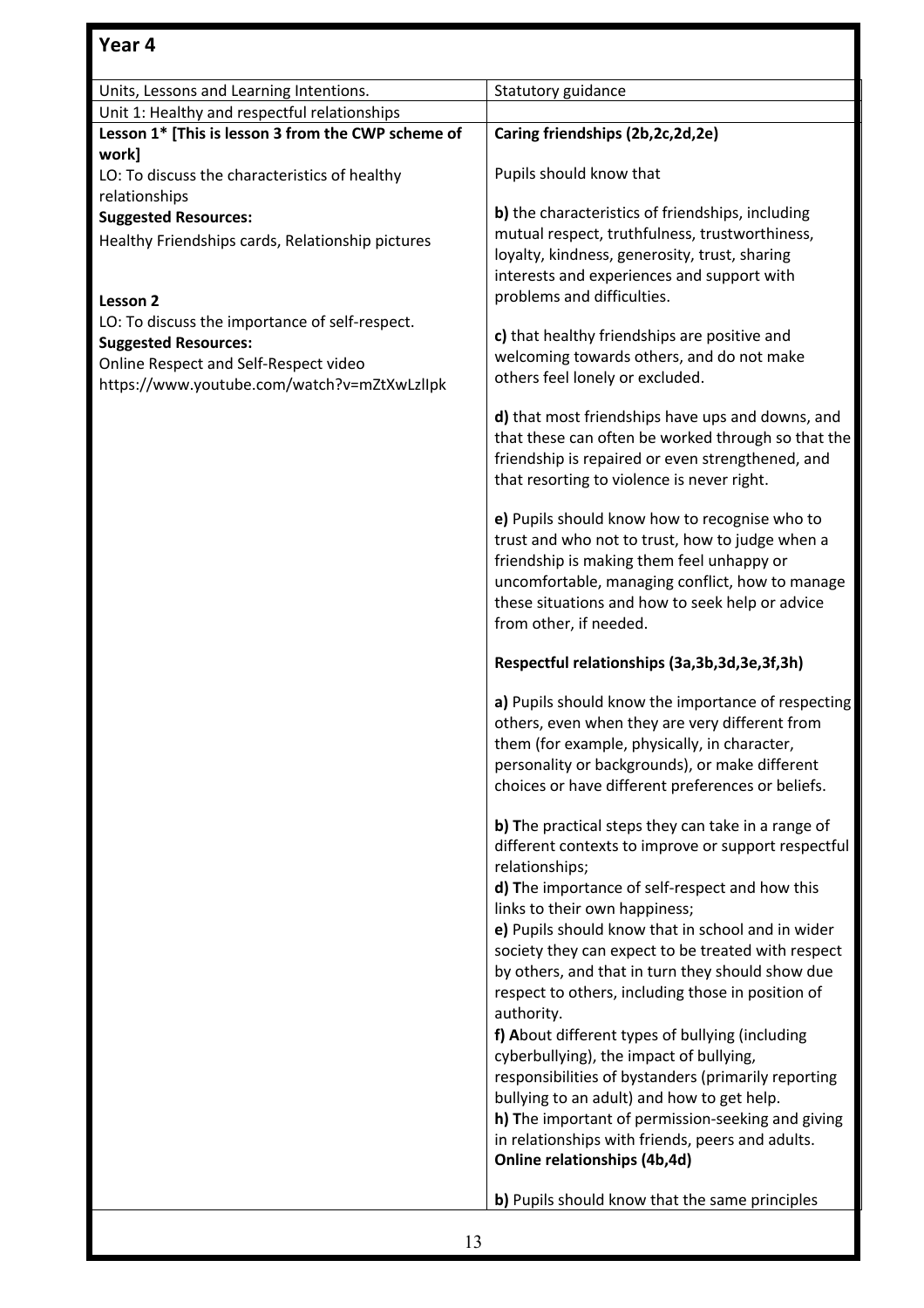|                                                                                                                                                                                                                                                                                                                                                                                                                                                                                                                                                                                                                                                                                                                                                                                                    | apply to online relationships as face-to-face<br>relationships, including the importance of respect<br>for others online, including when we are<br>anonymous.<br>d) How to critically consider their online<br>friendships and sources of information including<br>awareness of the risks associated with people they<br>have never met.                                                                    |
|----------------------------------------------------------------------------------------------------------------------------------------------------------------------------------------------------------------------------------------------------------------------------------------------------------------------------------------------------------------------------------------------------------------------------------------------------------------------------------------------------------------------------------------------------------------------------------------------------------------------------------------------------------------------------------------------------------------------------------------------------------------------------------------------------|-------------------------------------------------------------------------------------------------------------------------------------------------------------------------------------------------------------------------------------------------------------------------------------------------------------------------------------------------------------------------------------------------------------|
| Unit 2: Online relationships                                                                                                                                                                                                                                                                                                                                                                                                                                                                                                                                                                                                                                                                                                                                                                       |                                                                                                                                                                                                                                                                                                                                                                                                             |
| Lesson 3                                                                                                                                                                                                                                                                                                                                                                                                                                                                                                                                                                                                                                                                                                                                                                                           | Online relationships (4c, d, e)                                                                                                                                                                                                                                                                                                                                                                             |
| L.O: To understand the importance of keeping safe<br>online.<br><b>Suggested Resources:</b><br>https://www.outofyourhands.com/online-<br>safety/your-digital-footprint/ link shows activity that<br>relates to our digital footprint, create tally of what<br>pupils use the internet for,<br>https://www.bbc.co.uk/bitesize/clips/zw8mtfr link to<br>video evaluating digital content.<br>Lesson 4<br>L.O: To understand how to remain safe when using<br>social media and interacting with others online.<br><b>Suggested Resources:</b><br>Scenario cards based upon social media including<br>involving strangers on the internet,<br>https://www.youtube.com/watch?v=0w4HMT7PyQ0<br>link to video showing how negative comments can<br>spread, link to school value of honesty and when it is | Pupils should know that<br>c) The rules and principles for keeping safe online,<br>how to recognise risks, harmful content and<br>contact, and how to report them.<br>d) How to critically consider their online<br>friendships and sources of information, including<br>awareness of the risks associated with people they<br>have never met.<br>e) How information and data is shared and used<br>online. |
| right/wrong to be completely honest,                                                                                                                                                                                                                                                                                                                                                                                                                                                                                                                                                                                                                                                                                                                                                               |                                                                                                                                                                                                                                                                                                                                                                                                             |
| Unit 3: Caring friendships and being safe                                                                                                                                                                                                                                                                                                                                                                                                                                                                                                                                                                                                                                                                                                                                                          |                                                                                                                                                                                                                                                                                                                                                                                                             |
| Lesson 5<br>LO: How to manage conflict in friendships<br><b>Suggested Resources:</b><br>https://www.twinkl.co.uk/resource/t2-p-406-ks2-<br>resolving-conflict-cards                                                                                                                                                                                                                                                                                                                                                                                                                                                                                                                                                                                                                                | Caring friendships (2d, e)<br>d) That most friendships have ups and downs, and<br>that these can often be worked through so that the<br>friendship is repaired or even strengthened, and<br>that resorting to violence is never right.                                                                                                                                                                      |
| Lesson 6<br>LO: To understand how to use strategies to tackle<br>bullying<br><b>Suggested Resources:</b><br>https://www.twinkl.co.uk/resource/t-t-4096-bullying-<br>scenario-discussion-cards, link knowing who/what to<br>trust on the internet,<br>Unit 4: The human life cycle and puberty                                                                                                                                                                                                                                                                                                                                                                                                                                                                                                      | e) Pupils should know how to recognise who to<br>trust and who not to trust, how to judge when<br>a friendship is making them feel unhappy or<br>uncomfortable, managing conflict, how to<br>manage these situations and how to seek help<br>or advice from other, if needed.                                                                                                                               |
| Lesson 7* [Lessons 7 and 8 are a split of lesson 1<br>from the CWP scheme of work]                                                                                                                                                                                                                                                                                                                                                                                                                                                                                                                                                                                                                                                                                                                 | Health education - the changing adolescent body<br>8a) Pupils should know the key facts about puberty                                                                                                                                                                                                                                                                                                       |
| LO: To explore the human lifecycle                                                                                                                                                                                                                                                                                                                                                                                                                                                                                                                                                                                                                                                                                                                                                                 | and the changing adolescent body, particularly                                                                                                                                                                                                                                                                                                                                                              |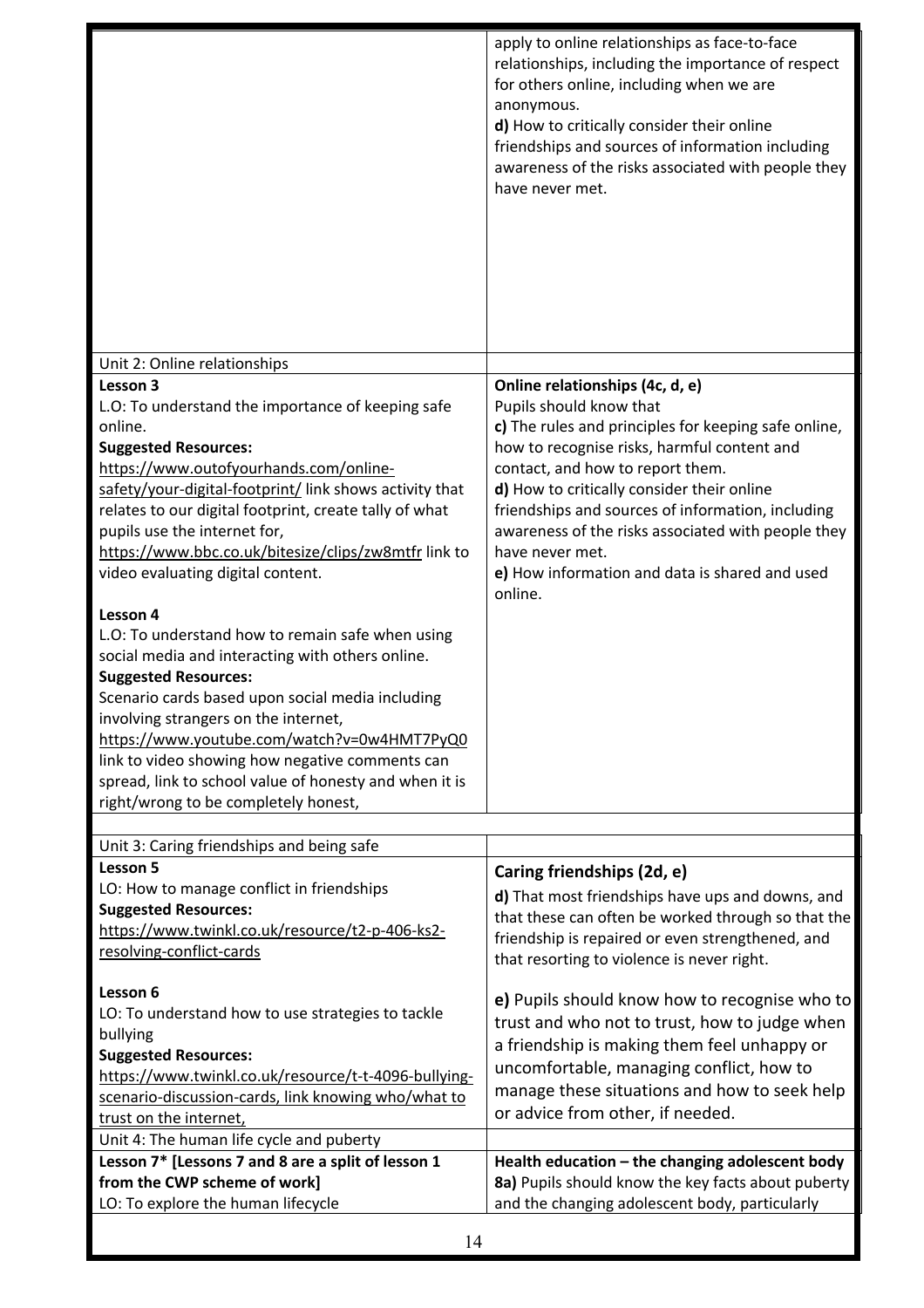| <b>Suggested Resources:</b>                                                                          | from age 9 through to age 11, including physical                            |
|------------------------------------------------------------------------------------------------------|-----------------------------------------------------------------------------|
| Lifecycle whiteboard summary                                                                         | and emotional changes.                                                      |
| Lifecycle quiz slides and answers                                                                    |                                                                             |
|                                                                                                      | 8b) about menstrual wellbeing including the key                             |
| Lesson 8 *                                                                                           | facts about the menstrual cycle.                                            |
| LO: To identify some basic facts about puberty                                                       |                                                                             |
| <b>Suggested Resources:</b>                                                                          |                                                                             |
| Body parts bingo cards, body changes pictures, ask<br>children before lesson to bring in pictures of | Health education - Mental wellbeing (6a, b, c, d, f)<br>Pupils should know: |
| themselves as babies to highlight changes.                                                           | a) That mental wellbeing is a normal part of daily                          |
|                                                                                                      | life, in the same way as physical health.                                   |
|                                                                                                      | b) That there is a normal range of emotions (e.g.                           |
| Lesson 9* [Lessons 9 and 10 are a split of lesson 2                                                  | happiness, sadness, anger, fear, surprise,                                  |
| from the CWP scheme of work]                                                                         | nervousness) and scale of emotions that all                                 |
|                                                                                                      | humans experience in relations to different                                 |
| LO: To explore how puberty is linked to reproduction                                                 | experiences and situations.                                                 |
| <b>Suggested Resources:</b>                                                                          | c) How to recognise and talk about their emotions,                          |
| Bag containing spot cream, deodorant, shaving foam,                                                  | including having a varied vocabulary of words to                            |
| menstrual pads/ tampon, a love heart                                                                 | use when talking about their own and others'                                |
| Puberty card sort                                                                                    | feelings.                                                                   |
| Puberty card sort whiteboard summary                                                                 | d) How to judge whether what they are feeling and                           |
| Body changes worksheet                                                                               | how they are behaving is appropriate and                                    |
| Puberty changes teachers guide                                                                       | proportionate.                                                              |
|                                                                                                      | f) Simple self-care techniques, including the                               |
| Lesson 10 *                                                                                          | importance of rest, time spent with friends and                             |
| LO: To understand some of the physical and                                                           | family and the benefits of hobbies and interests.                           |
| emotional changes that happen during puberty                                                         |                                                                             |
| <b>Suggested Resources:</b><br>Book: Where Willy Went, Nicholas Allan                                | Key stage 2 science<br>Pupils should be able to                             |
| Book: Hair in Funny Places, Babette Cole                                                             | a) Describe the life process of reproduction in                             |
| Discuss mental wellbeing as part of this lesson,                                                     | some plants and animals.                                                    |
|                                                                                                      | b) Describe the changes as humans develop to old                            |
|                                                                                                      | age                                                                         |
| Unit 5 Me and my community                                                                           |                                                                             |
| Lesson 11                                                                                            | <b>Respectful relationships (3e)</b>                                        |
| LO: What is the UK parliament                                                                        | e) Pupils should know that in school and in wider                           |
| <b>Suggested resources</b>                                                                           | society they can expect to be treated with respect                          |
| https://www.twinkl.co.uk/resource/t2-t-17028-                                                        | by others, and that in turn they should show due                            |
| uk-parliament-lesson-1-what-is-the-uk-                                                               | respect to others, including those in position of                           |
| parliament-lesson-pack, hold mock election in the                                                    | authority.                                                                  |
| classroom, link to British values,                                                                   |                                                                             |
|                                                                                                      |                                                                             |
|                                                                                                      |                                                                             |
| Lesson 12                                                                                            |                                                                             |
| LO: To understand how to be responsible with money<br>Suggested resources (activity 5 or 6 or 7?)    |                                                                             |
| https://www.iow.gov.uk/azservices/documents/2562-                                                    |                                                                             |
| LessonsMoneySafe5-11webv4-1.pdf                                                                      |                                                                             |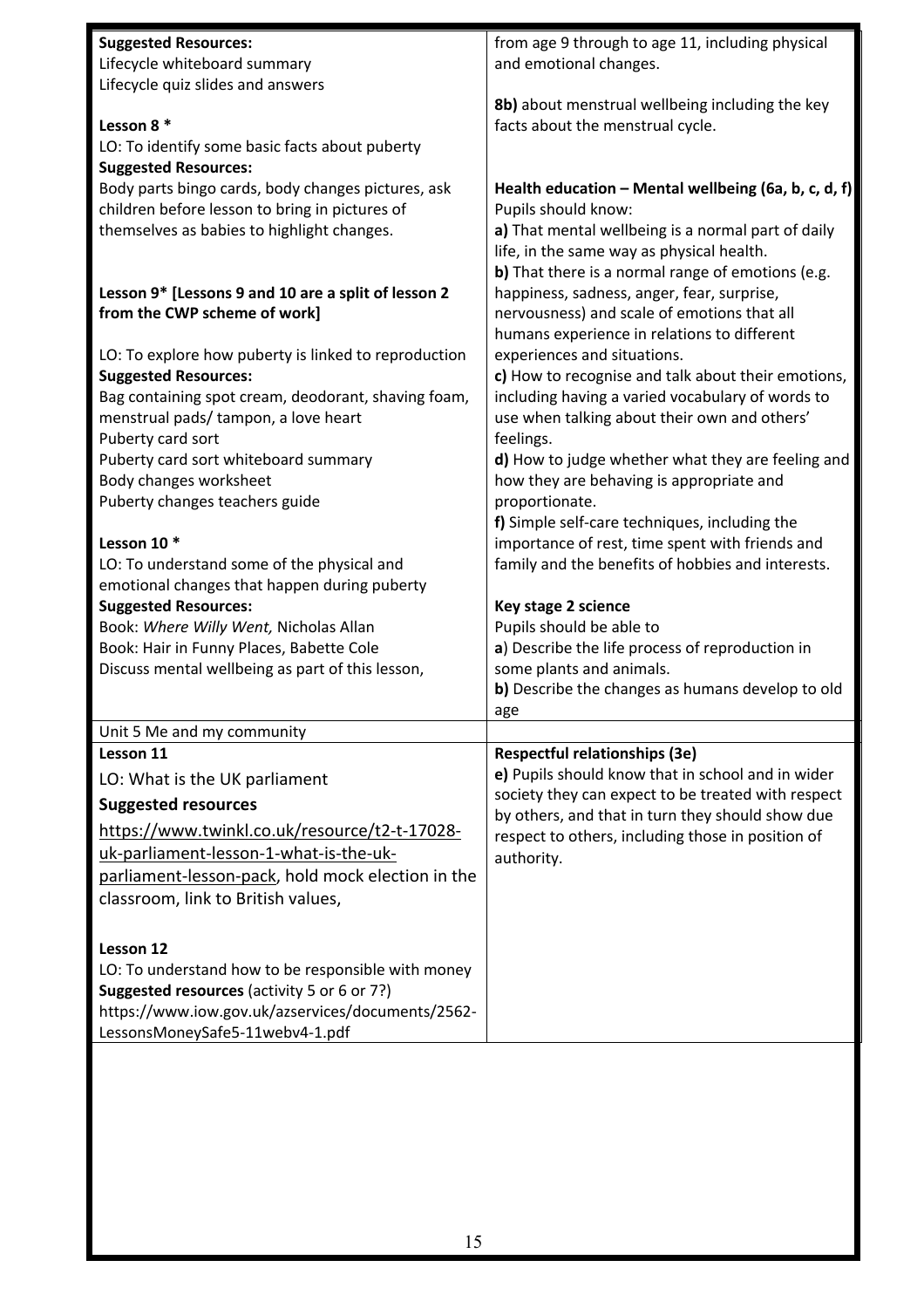| Year 5                                              |                                                    |
|-----------------------------------------------------|----------------------------------------------------|
| Units, Lessons and Learning Intentions.             | Statutory guidance                                 |
| Unit 1: Respectful relationships                    |                                                    |
| Lesson 1                                            | Respectful relationships (3a):                     |
| LO: What is respect?                                | Pupils should know the importance of respecting    |
| <b>Suggested resources</b>                          | others, even when they are very different from     |
| Lesson 1 one:                                       | them (for example, physically, in character,       |
| https://www.zerotolerance.org.uk/resources/RESPECT- | personality or backgrounds), or make different     |
| Primary-Lessons.pdf                                 | choices or have different preferences or beliefs.  |
| Lesson 2                                            |                                                    |
| LO: To respect differences                          |                                                    |
| <b>Suggested resource</b>                           |                                                    |
| https://www.twinkl.co.uk/resource/nz2-p-01-         |                                                    |
| stereotypes-lesson-pack                             |                                                    |
|                                                     |                                                    |
| Unit 1: Physical health and mental well-being       |                                                    |
| Lesson 3                                            | <b>Health education (5a)</b>                       |
| LO: What are legal drugs?                           | Drugs, alcohol and tobacco                         |
| <b>Suggested Resources:</b>                         | Pupils should know the facts about legal and       |
| This lesson and lessons 4 and 5 are taken from the  | illegal harmful substances and associated risks,   |
| following website (lessons $1 - 3$ on page 6)       | including smoking, alcohol use and drug-taking     |
|                                                     |                                                    |
| http://live.nhsggc.org.uk/about-us/professional-    | Health education (7 a & b)                         |
| support-sites/substance-misuse-                     | <b>Basic first aid</b>                             |
| toolkit/drugs/substance-misuse-primary-             | a) Pupils should know how to make a clear and      |
| education-lesson-plans/                             | efficient call to emergency services if necessary. |
|                                                     | b) Concepts of basic first-aid, for example        |
| Lesson 4                                            | dealing with common injuries, including head       |
| LO: What are illegal drugs?                         | injuries                                           |
| <b>Suggested Resources:</b>                         |                                                    |
|                                                     |                                                    |
| Lesson 5                                            |                                                    |
| LO: What are the risks of taking drugs?             |                                                    |
| <b>Suggested Resources:</b>                         |                                                    |
|                                                     |                                                    |
| Lesson 6                                            |                                                    |
| LO: To understand how to deliver basic first aid    |                                                    |
| <b>Suggested Resources:</b>                         |                                                    |
| https://www.sja.org.uk/get-advice/key-stage-first-  |                                                    |
| aid-lesson-plans/key-stage-2-first-aid-lesson-      |                                                    |
| plans/ks2-basic-life-support-first-aid-lesson-plan- |                                                    |
| and-teaching-resources/                             |                                                    |
|                                                     |                                                    |
|                                                     |                                                    |
|                                                     |                                                    |
| Or perhaps asking an outside agency or charity to   |                                                    |
| come deliver these 2 lessons?                       |                                                    |
|                                                     |                                                    |
| Unit 2: Online relationships                        |                                                    |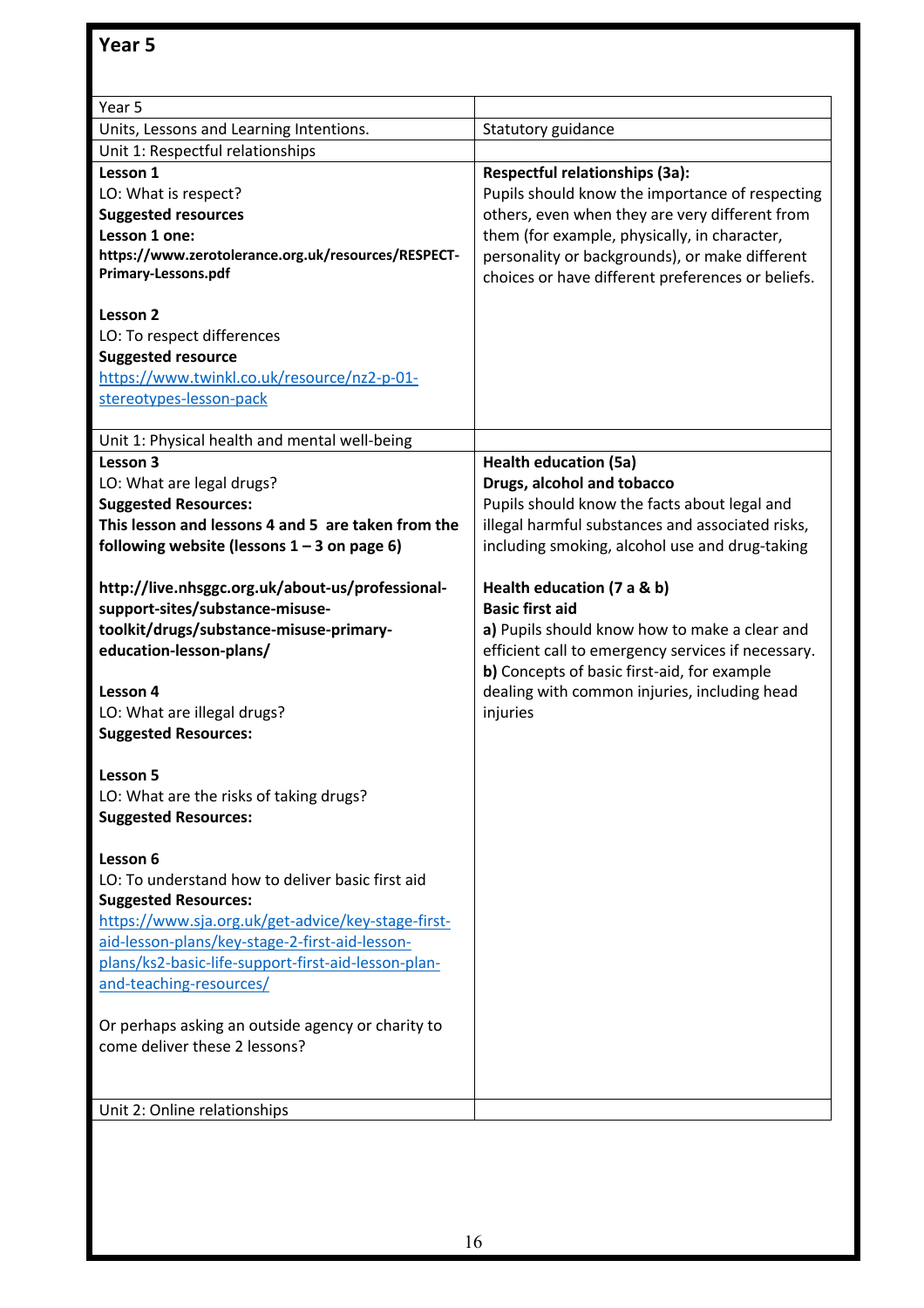| Lesson 7                                             | Online relationships (4 d, e)                     |
|------------------------------------------------------|---------------------------------------------------|
| LO: To explore cyberbullying                         | Pupils should know that                           |
| <b>Suggested Resources:</b>                          | d) how to critically consider their online        |
| https://www.twinkl.co.uk/resource/t-c-7806-          | friendships and sources of information including  |
| cyberbullying-powerpoint                             | awareness of the risks associated with people     |
|                                                      | they have never met.                              |
| Lesson 8                                             | e) how information and data is shared and used    |
| LO: To understand how to be critical of information  | online.                                           |
| online                                               |                                                   |
| <b>Suggested Resources:</b>                          |                                                   |
| https://www.childnet.com/resources/trust-me          |                                                   |
| Unit 3: The human lifecycle and puberty              |                                                   |
| Lesson 9* [Lesson 1 from the CWP scheme of work]     | Health education - the changing adolescent        |
|                                                      | body                                              |
| LO: To explore the emotional and physical changes    | 8a) Pupils should know the key facts about        |
| occurring in puberty                                 | puberty and the changing adolescent body,         |
| <b>Suggested Resources:</b>                          | particularly from age 9 through to age 11,        |
| <b>Puberty changes Teacher Guide</b>                 | including physical and emotional changes.         |
| Puberty changes worksheet                            |                                                   |
| Reproductive system slides                           | 8b) about menstrual wellbeing including the key   |
| Pupil questions template                             | facts about the menstrual cycle.                  |
|                                                      | Health education - Mental wellbeing (6a, b, c,    |
| Lesson 10* [Lesson2 from the CWP scheme of           | d, f                                              |
| work]                                                | Pupils should know                                |
| LO: To understand male and female puberty changes    | c) how to recognise and talk about their          |
| in more detail                                       | emotions, including having a varied vocabulary    |
| <b>Suggested Resources:</b>                          | of words to use when talking about their own      |
| Reproductive System slides Puberty Changes           | and others' feelings.                             |
|                                                      | d) how to judge whether what they are feeling     |
| Teacher Guide Menstrual cycle animation Male         | and how they are behaving is appropriate and      |
| Changes Powerpoint Puberty Card Game Puberty         | proportionate.                                    |
| Card Game answer sheet Puberty Card Game             | f) simple self-care techniques, including the     |
| whiteboard summary Model materials:                  | importance of rest, time spent with friends and   |
| spaghetti(fallopian tubes) and poppy seeds (eggs)    | family and the benefits of hobbies and interests. |
| Selection of menstrual product (tampons, pads,       |                                                   |
| liners, re-usables) Pupil questions from Lesson      |                                                   |
| 1 Additional Activities What is the Menstrual        |                                                   |
|                                                      |                                                   |
| Cycle? cards What is the Menstrual Cycle?            |                                                   |
| whiteboard summary Menstruation Card                 |                                                   |
| Game Menstruation Card Game whiteboard               |                                                   |
| summary                                              |                                                   |
|                                                      |                                                   |
|                                                      |                                                   |
| Lesson 11* [Lesson 11 and 12 are a split of lesson 3 |                                                   |
|                                                      |                                                   |
| from the CWP scheme of work]                         |                                                   |
| LO: To explore the impact of puberty on the body     |                                                   |
| and the importance of physical hygiene               |                                                   |
| <b>Suggested Resources:</b>                          |                                                   |
|                                                      |                                                   |
| Kim's game items, and a cloth to cover them. (See    |                                                   |
| lesson plan)                                         |                                                   |
|                                                      |                                                   |
| Kim's Game Teacher Guide Year 5 Puberty Problem      |                                                   |
| Page Year 5 Puberty Problem Page cut-outs Year 5     |                                                   |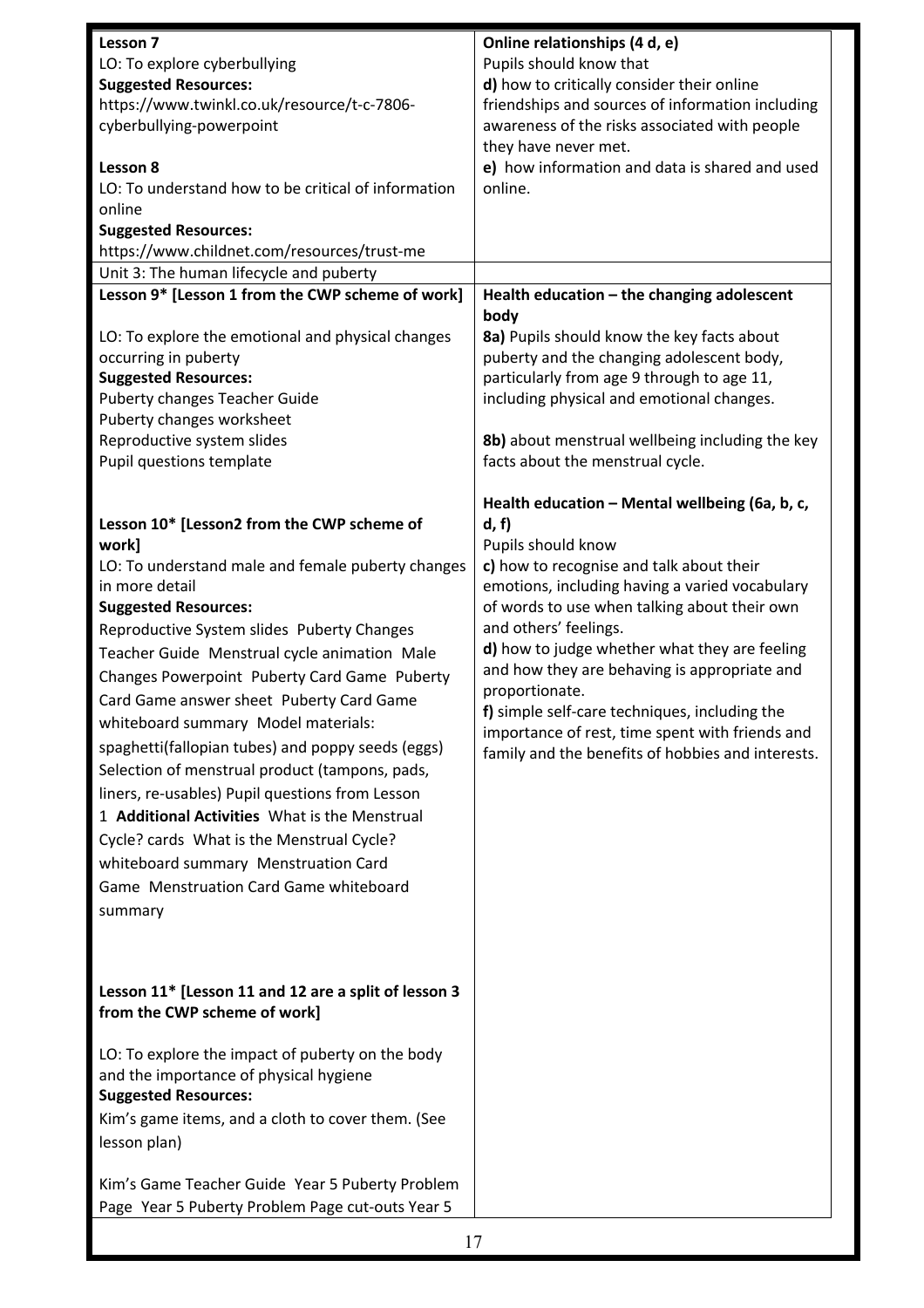| Problem Page Teacher Guide Pupil questions from    |  |
|----------------------------------------------------|--|
| Lesson 1 Additional Activities Puberty Bingo cards |  |
|                                                    |  |
|                                                    |  |
| Lesson $12*$                                       |  |
|                                                    |  |
| LO: To explore ways to get support during puberty  |  |
| <b>Suggested resources</b>                         |  |
|                                                    |  |
|                                                    |  |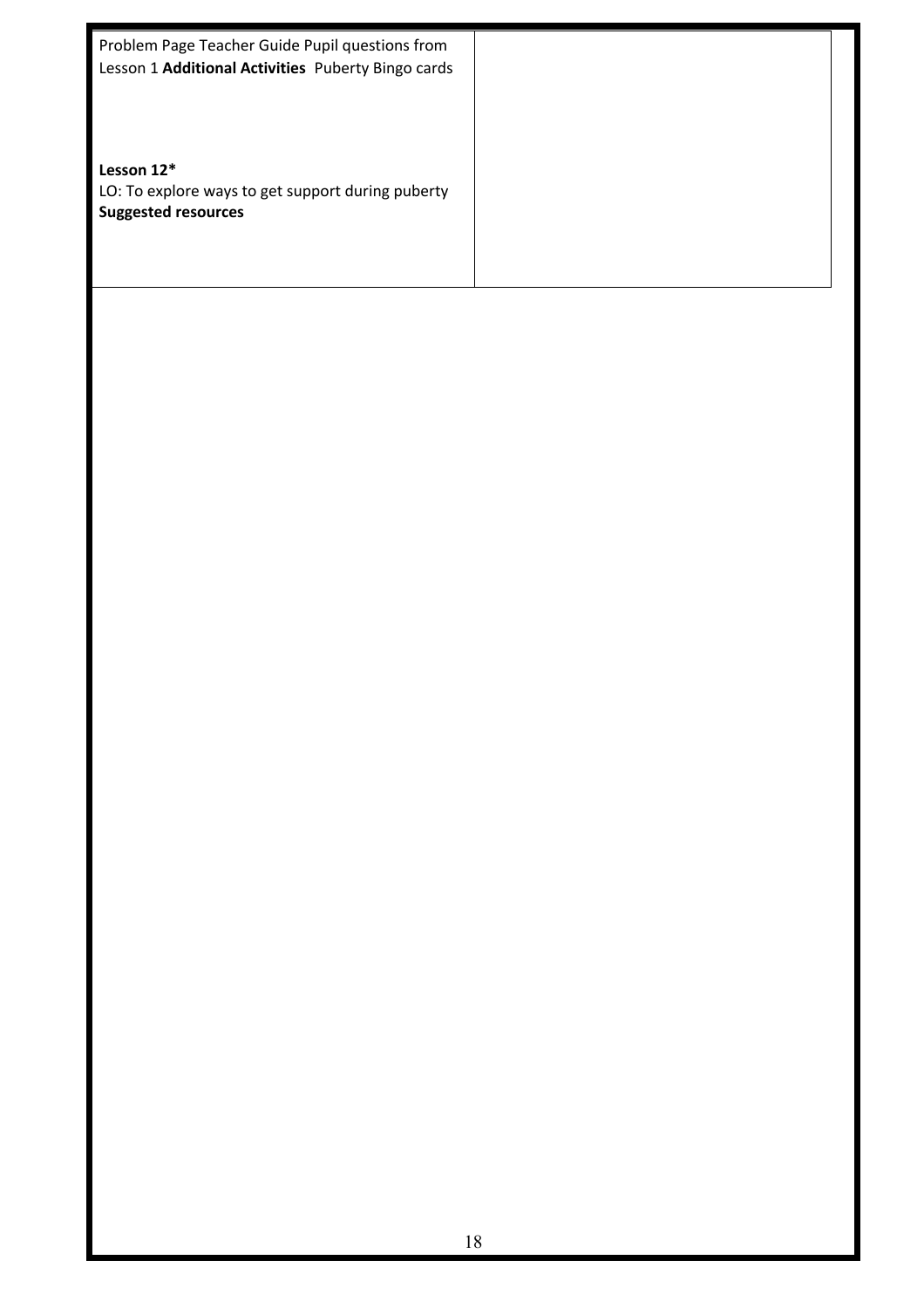| Year 6                                        |                                                         |
|-----------------------------------------------|---------------------------------------------------------|
| Units, Lessons and Learning Intentions.       | <b>Statutory guidance</b>                               |
| Unit 1: Respectful relationships              |                                                         |
| Lesson 1* [Lesson 2 of the additional lessons | Respectful relationships (3b, d, h)                     |
| from CWP scheme of work ]                     |                                                         |
|                                               | Pupils should know:                                     |
| LO: To explore practical steps that could be  |                                                         |
| taken in a range of contexts to support       | b) the practical steps they can take in a range of      |
| respectful relationships                      | different contexts to improve or support respectful     |
| <b>Suggested Resources:</b>                   | relationships;                                          |
| BBC Teach film-respecting myself and others   | d) the importance of self-respect and how this links    |
| School equality scenarios                     | to their own happiness;                                 |
|                                               | h) the important of permission-seeking and giving in    |
| Lesson 2 * [Lesson 2 of the CWP scheme of     | relationships with friends, peers and adults.           |
| work ]                                        |                                                         |
|                                               | Caring friendships (2 a $-c$ )                          |
| LO: Exploring the importance of communication | Pupils should know that:                                |
| and respect in relationships                  |                                                         |
| <b>Suggested Resources:</b>                   | a) how important friendships are in making us feel      |
| Communication and touch cards                 | happy and secure and how people choose and make         |
| Pupil questions template                      | friends.                                                |
|                                               |                                                         |
|                                               | b) the characteristics of friendships, including mutual |
|                                               | respect, truthfulness, trustworthiness, loyalty,        |
|                                               | kindness, generosity, trust, sharing interests and      |
|                                               | experiences and support with problems and               |
|                                               | difficulties.                                           |
|                                               |                                                         |
|                                               | c) that healthy friendships are positive and            |
|                                               | welcoming towards others, and do not make others        |
|                                               | feel lonely or excluded.                                |
|                                               |                                                         |
|                                               | Families and people who care for us (1a, b, d, f)       |
|                                               | a) Pupils should know that families are important for   |
|                                               | children growing up because the can give love,          |
|                                               | security and stability;                                 |
|                                               |                                                         |
|                                               | b) the characteristics of healthy family life,          |
|                                               | commitment to each other, including in times of         |
|                                               | difficulty, protection and care for children and other  |
|                                               | family members, the importance of spending time         |
|                                               | together and sharing each other's lives;                |
|                                               |                                                         |
|                                               | d) that stable, caring relationships, which may be of   |
|                                               | different types, are at the heart of happy families,    |
|                                               | and are important for children's security as they       |
|                                               | grow up.                                                |
|                                               | f) how to recognise if family relationships are making  |
|                                               | them feel unhappy or unsafe, and how to seek help       |
|                                               | or advice from others if needed.                        |
| Unit 2: Online relationships                  |                                                         |
|                                               |                                                         |
| Lesson 3* [Lesson 4 of the CWP scheme of      | <b>Online relationships (4a-e)</b>                      |
| work ]                                        |                                                         |
|                                               | a) Pupils should know that people sometimes behave      |
|                                               | 19                                                      |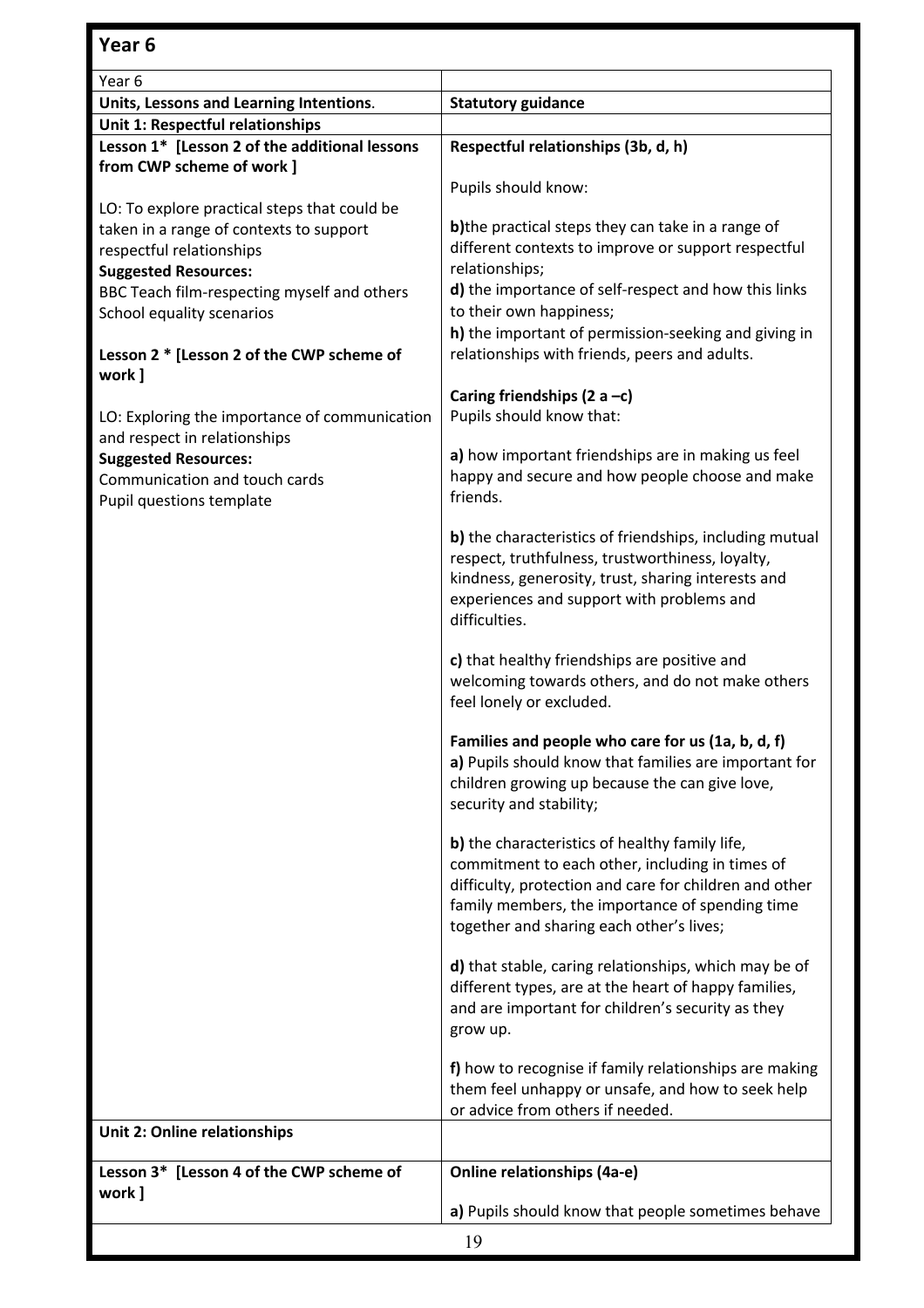| LO: To explore positive and negative ways of          | differently online, including by pretending to be                                                            |
|-------------------------------------------------------|--------------------------------------------------------------------------------------------------------------|
| communicating in a relationship.                      | someone that they are not.                                                                                   |
| <b>Suggested Resources:</b>                           | b) Pupils should know that the same principles apply                                                         |
| Relationship question cards                           | to online relationships as face-to-face relationships,                                                       |
| Communication scenario cards and answers              | including the importance of respect for others online,                                                       |
| Communication scenarios whiteboard summary            | including when we are anonymous.                                                                             |
| www.thinkuknow.co.uk                                  |                                                                                                              |
|                                                       | c) the rules and principles for keeping safe online,<br>how to recognise risks, harmful content and contact, |
| Lesson 4                                              | and how to report them.                                                                                      |
| LO: To explore sexting<br><b>Suggested Resources:</b> | d) how to critically consider their online friendships                                                       |
| https://www.childnet.com/ufiles/Guidance-for-         | and sources of information including awareness of                                                            |
| teachers1.pdf                                         | the risks associated with people they have never                                                             |
|                                                       | met.                                                                                                         |
|                                                       | e) how information and data is shared and used                                                               |
|                                                       | online.                                                                                                      |
|                                                       |                                                                                                              |
|                                                       | Being safe (5a, b, d, e, g, h)                                                                               |
|                                                       | Being safe (5a, b, d, f, & g)                                                                                |
|                                                       | Pupils should know                                                                                           |
|                                                       | a what sorts of boundaries are appropriate in<br>friendships with peer and others (including in a            |
|                                                       | digital context);                                                                                            |
|                                                       | b) about the concept of privacy and the implications                                                         |
|                                                       | of it for both children and adults; including that it is                                                     |
|                                                       | not always right to keep secrets if they relate to                                                           |
|                                                       | being safe;                                                                                                  |
|                                                       | d) how to respond safely and appropriately to adults                                                         |
|                                                       | they may encounter (in all contexts, including online)                                                       |
|                                                       | whom they do not know;                                                                                       |
|                                                       | e) how to recognise and report feeling of being                                                              |
|                                                       | unsafe or feeling bad about any adult.                                                                       |
|                                                       | f) how to ask for advice or help for themselves or                                                           |
|                                                       | others, and to keep trying until they are heard and                                                          |
|                                                       | h) where to get advice e.g. family, school and/or                                                            |
|                                                       | other sources.                                                                                               |
|                                                       |                                                                                                              |
|                                                       | Mental wellbeing (6h, i)                                                                                     |
|                                                       | h) that bullying (including cyberbullying) has a                                                             |
|                                                       | negative and often impact on mental wellbeing.                                                               |
|                                                       | i) where and how to seek support (including                                                                  |
|                                                       | recognising the triggers for seeking support),                                                               |
|                                                       | including whom in school they should speak to if they                                                        |
|                                                       | are worried about their own or someone else's                                                                |
|                                                       | mental wellbeing or ability to control their emotions                                                        |
|                                                       | (including issues arising online).                                                                           |
|                                                       |                                                                                                              |
| Unit 3: Caring friendships and being safe             |                                                                                                              |
| Suggested Resources (pack of 3 lessons for this       |                                                                                                              |
| unit for lessons 5, 6 and 7. Link provided at the     |                                                                                                              |
| bottom of the table)                                  |                                                                                                              |
|                                                       |                                                                                                              |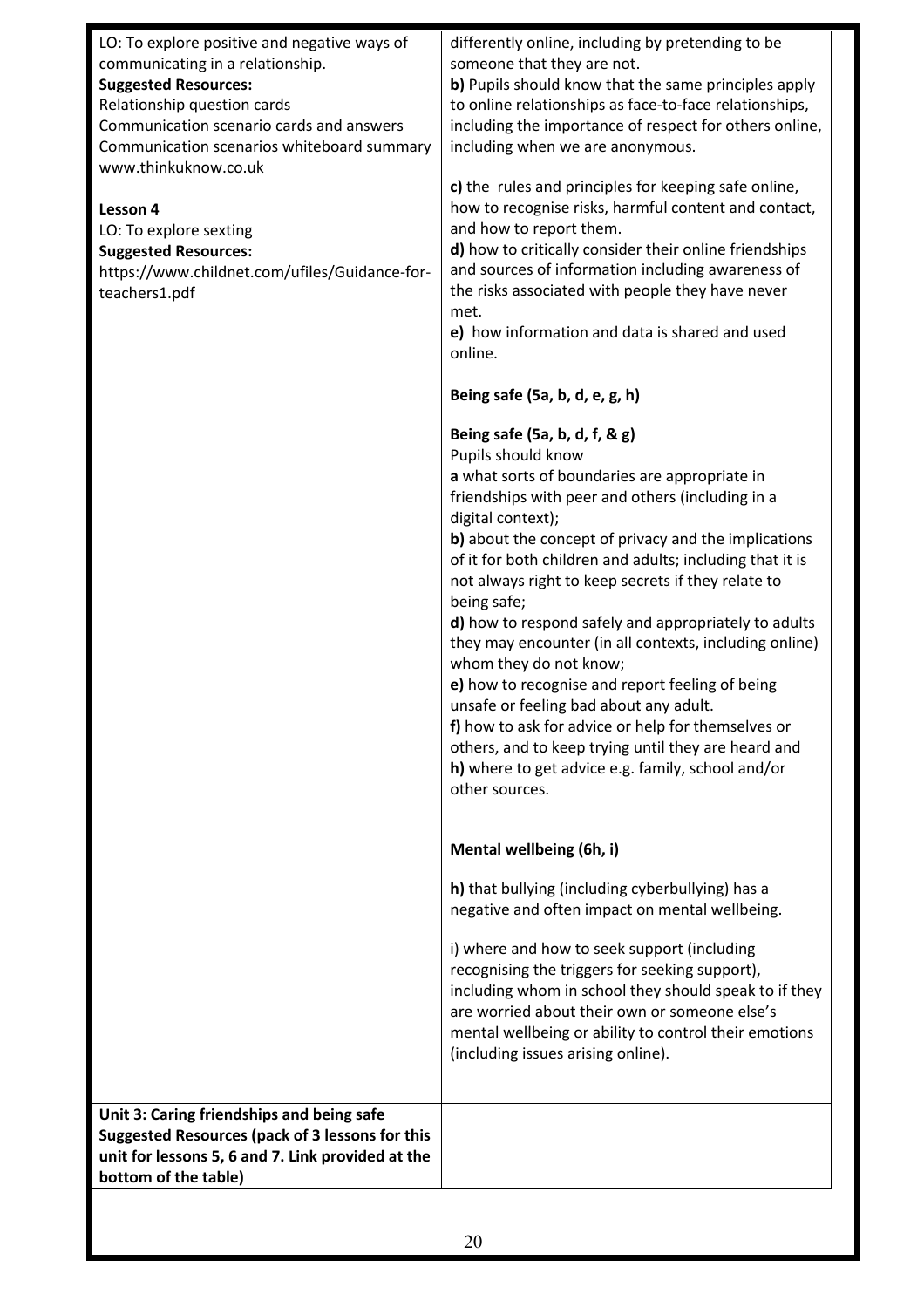#### **Lesson 5** LO: To examine feelings about being out and about in the local area.

**Lesson 6**  LO: To identify risks and risky behaviour

**Lesson 7**  LO: To explore the possible consequences of anti-social behaviour

#### **Lesson 8\* [Lesson 1 of the additional lessons from CWP scheme of work ]**

LO: To know that we all have the right to be safe

**Suggested resources:**

FGM teacher guide Puberty body part cards PANTS cards Scenarios cards Pupil questions template

### **Caring friendships (2a – e)**

Pupils should know

**a)** how important friendships are in making us feel happy and secure, and how people chose and make friends.

**b)** the characteristics of friendships, including mutual respect, truthfulness, trustworthiness, loyalty, kindness, generosity, trust, sharing interests and experiences and support with problems and difficulties.

**c)** that healthy friendships are positive and welcoming towards others, and do not make others feel lonely or excluded.

**d)** that most friendships have ups and downs, and that these can often be worked through so that the friendship is repaired or even strengthened, and that resorting to violence is never right.

**e)** Pupils should know how to recognise who to trust and who not to trust, how to judge when a friendship is making them feel unhappy or uncomfortable, managing conflict, how to manage these situations and how to seek help or advice from other, if needed.

#### **Being safe (5a, c, d, e, f, g, h)**

Pupils should know :

**a** what sorts of boundaries are appropriate in friendships with peer and others (including in a digital context);

**c)** that each person's body belongs to them, and the differences between appropriate and inappropriate or unsafe physical, and other, contact;

**d)** how to respond safely and appropriately to adults they may encounter (in all contexts, including online) whom they do not know;

**e)** how to recognise and report feeling of being unsafe or feeling bad about any adult.

**f)** how to ask for advice or help for themselves or others, and to keep trying until they are heard and **g)** how to report concerns or abuse, and the vocabulary and confidence needed to do so. **h)** where to get advice e.g. family, school and/or other sources.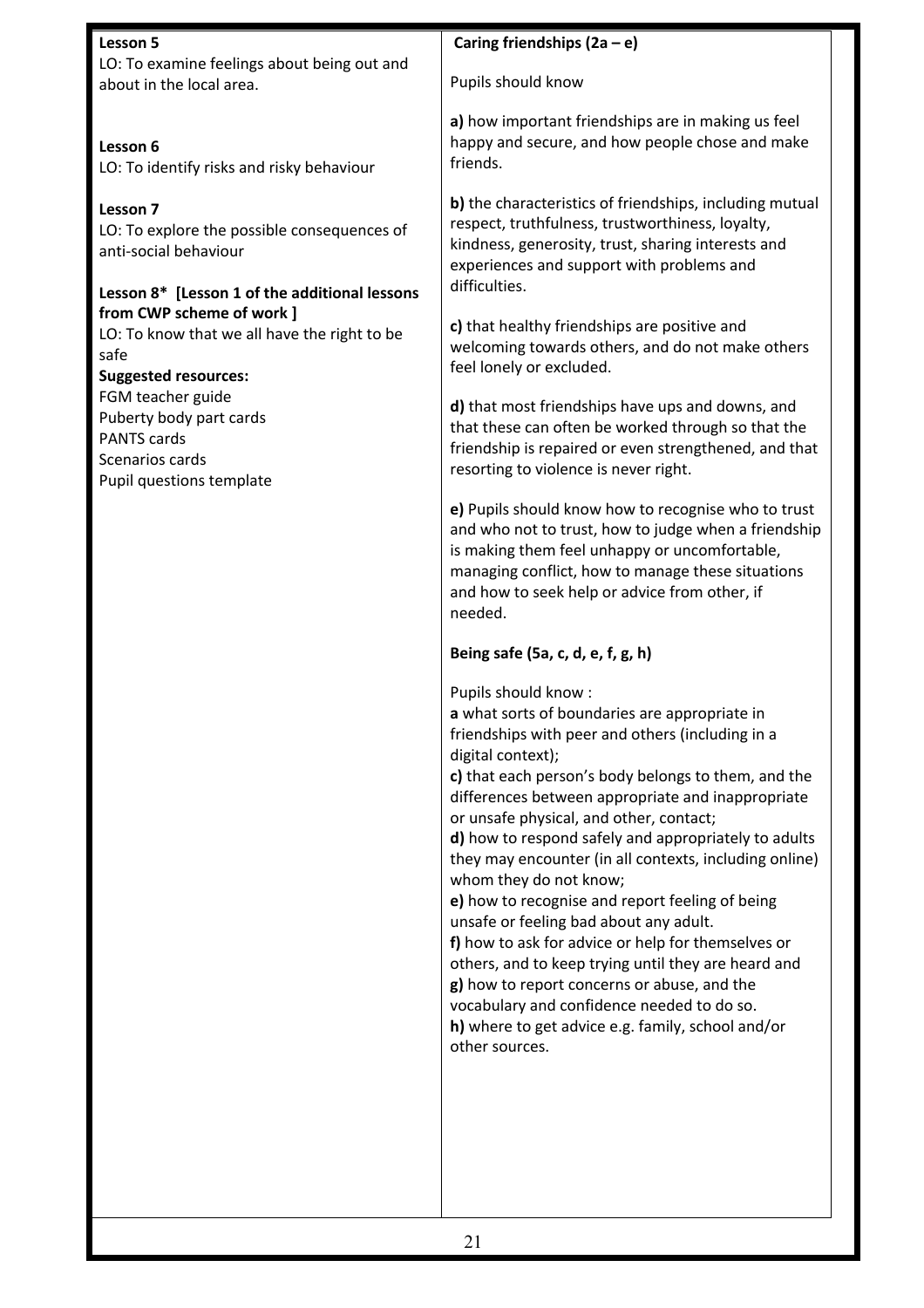| Unit 4: Puberty and reproduction                                             |                                                                                                         |
|------------------------------------------------------------------------------|---------------------------------------------------------------------------------------------------------|
| Lesson 9* [Lesson 1 of the CWP scheme of                                     | Health Education - mental wellbeing (6c, d, f, g, i &                                                   |
| work ]                                                                       | j)                                                                                                      |
|                                                                              | Pupils should know that                                                                                 |
| LO: To consider puberty and reproduction                                     | c) how to recognise and talk about their emotions,                                                      |
| <b>Suggested Resources:</b>                                                  | including having a varied vocabulary of words to use                                                    |
| Puberty changes Teacher guide                                                | when talking about their own and others' feelings.                                                      |
| Puberty body part cards                                                      | d) how to judge whether what they are feeling and                                                       |
| Reproduction questions and answers sheet                                     | how they are behaving is appropriate and                                                                |
| Reproduction whiteboard summary                                              | proportionate.                                                                                          |
| Year 6 puberty problem page                                                  | f) simple self-care techniques, including the                                                           |
| Year 6 puberty problem cut-outs<br>Year 6 puberty problem page teacher guide | importance of rest, time spent with friends and<br>family and the benefits of hobbies and interests.    |
|                                                                              | g) isolation and loneliness can affect children and                                                     |
|                                                                              | that it is very important for children to discuss their                                                 |
|                                                                              | feelings with an adult and seek support.                                                                |
|                                                                              | i) where and how to seek support (including                                                             |
|                                                                              | recognising the triggers for seeking support),                                                          |
|                                                                              | including whom in school they should speak to if they                                                   |
|                                                                              | are worried about their own or someone else's                                                           |
|                                                                              | mental wellbeing or ability to control their emotions                                                   |
|                                                                              | (including issues arising online).                                                                      |
|                                                                              | j) it is common for people to experience mental ill                                                     |
|                                                                              | health. For many people who do, the problems can<br>be resolved if the right support is made available, |
|                                                                              | especially if accessed early enough.                                                                    |
|                                                                              |                                                                                                         |
|                                                                              |                                                                                                         |
|                                                                              | Changing adolescent body (8a,b)                                                                         |
|                                                                              | 8a) Pupils should know the key facts about puberty                                                      |
|                                                                              | and the changing adolescent body, particularly from                                                     |
|                                                                              | age 9 through to age 11, including physical and                                                         |
|                                                                              | emotional changes.                                                                                      |
|                                                                              |                                                                                                         |
|                                                                              | 8b) about menstrual wellbeing including the key facts<br>about the menstrual cycle.                     |
|                                                                              |                                                                                                         |
| Unit 5: Conception and pregnancy                                             | Non-statutory                                                                                           |
| Lesson 10* [Lesson 10 and 11 are a split of                                  |                                                                                                         |
| lesson 3 of the CWP scheme of work ]                                         |                                                                                                         |
| LO: To consider different ways people might                                  |                                                                                                         |
| start a family                                                               |                                                                                                         |
| <b>Suggested Resources:</b>                                                  |                                                                                                         |
| Couple pictures                                                              |                                                                                                         |
| How does a baby start? Cards and whiteboard                                  |                                                                                                         |
| summary                                                                      |                                                                                                         |
|                                                                              |                                                                                                         |
| Lesson 11 <sup>*</sup>                                                       |                                                                                                         |
| LO: To understand conception and                                             |                                                                                                         |
| pregnancy<br><b>Suggested Resources:</b>                                     |                                                                                                         |
| Conception and pregnancy statements                                          |                                                                                                         |
| Conception and pregnancy quiz and answers                                    |                                                                                                         |
| Reproductive system slides                                                   |                                                                                                         |
|                                                                              |                                                                                                         |
| Lesson 12                                                                    |                                                                                                         |
|                                                                              | 22                                                                                                      |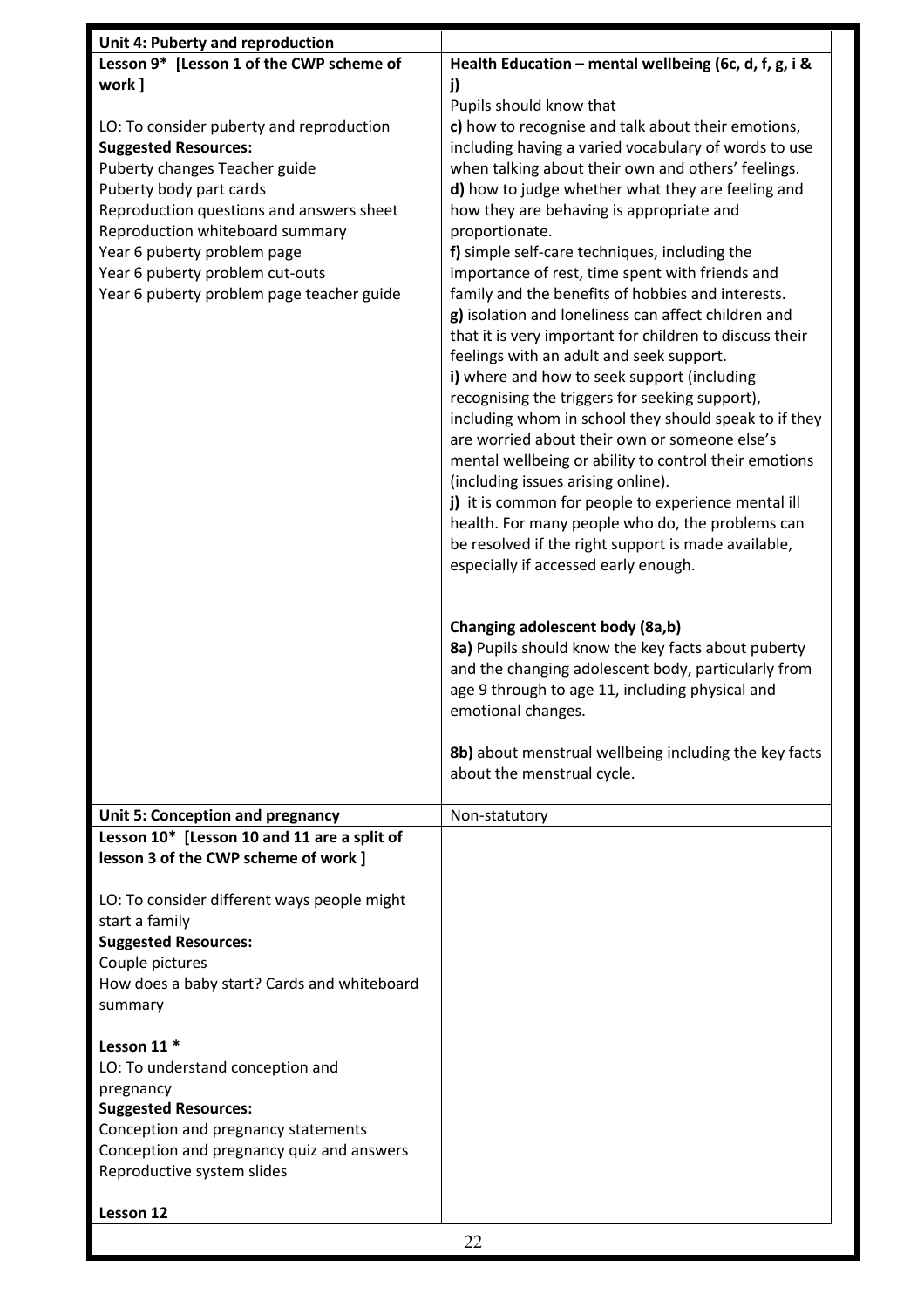LO: To understand what consent means in an adult sexual relationship **Suggested Resources:** https://www.tes.com/teachingresource/consent-pshe-11225596

Resource for caring friendships unit: https://www.london.gov.uk/what-we-do/health/healthy-schoolslondon/awards/sites/default/files/Y6%20keeping%20safe%20out%20and%20about.pdf

#### **2. Statutory content**

#### **Science Curriculum**

Key Stage 1 (age 5-7 years) - Statutory Science Curriculum

- Identify, name, draw and label the basic parts of the human body and say which part of the body is associated with each sense
- Notice that animals, including humans, have offspring which grow into adults
- Describe the importance for humans of exercise, eating the right amounts of different types of food, and hygiene

Key Stage 2 (age 7-11 years) - Statutory Science Curriculum

- Describe the life process of reproduction in some plants and animals
- Describe the changes as humans develop to old age
- Recognise that living things produce offspring of the same kind, but normally offspring vary and are not identical to their parents

#### **Statutory Relationships and Health Education**

Full details of what must be covered by the end of primary school can be found in the department for Education guidance https://www.gov.uk/government/publications/relationships-education-relationshipsand-sex-education-rse-and-health-education